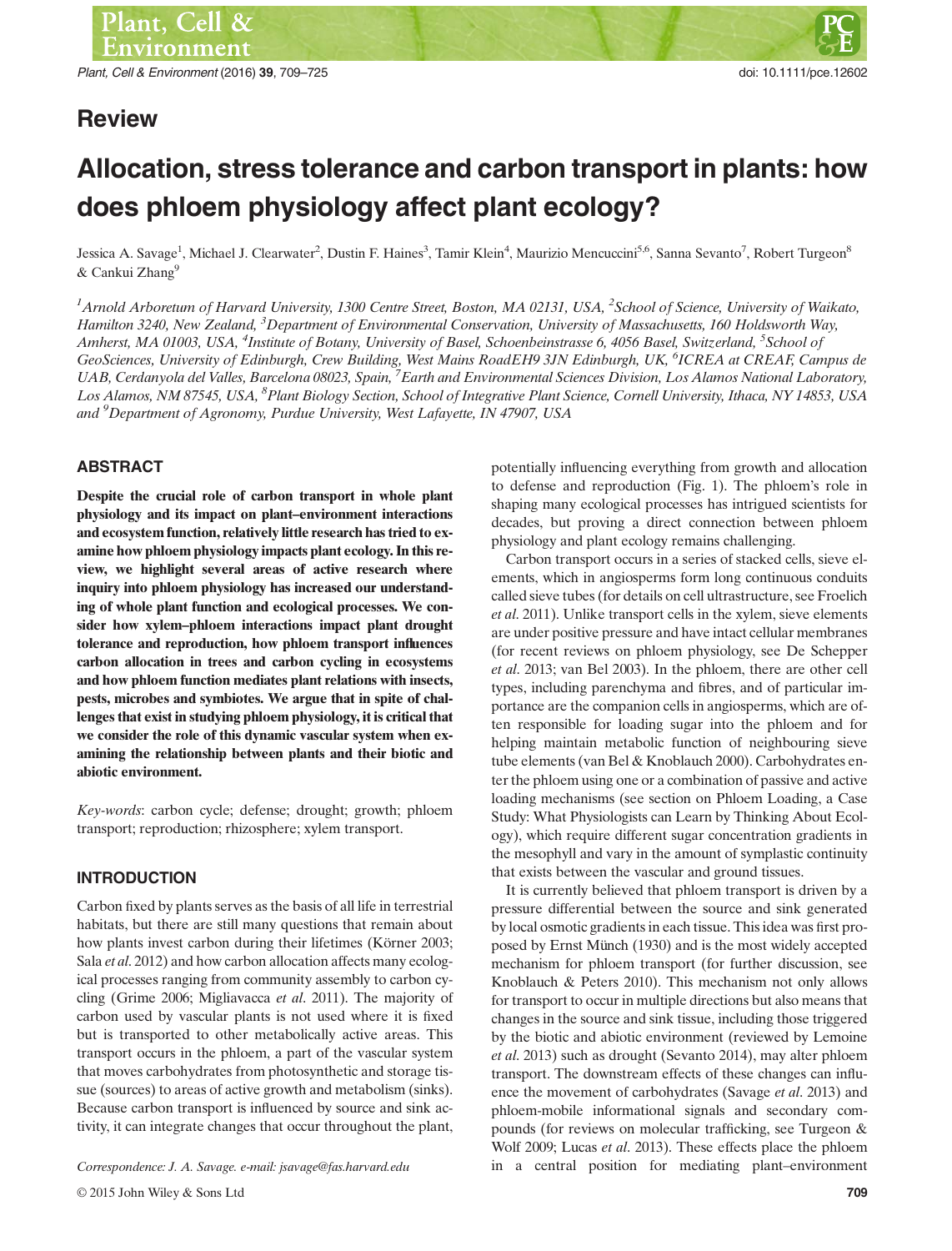

Figure 1. Transport of water and carbon into and out of the phloem. Water and carbon fluxes are noted in blue and orange, respectively, and separated based on where they occur (e.g. within the plant, aboveground and belowground). Dashed arrows are fluxes that occur outside the plant but originate from resources transported in the phloem.

interactions and suggest that phloem structure could have important implications for a variety of processes from growth to reproduction (Fig. 1; Petit & Crivellaro 2014; Savage et al. 2015; Woodruff 2014).

In this review, we describe research that provides a foundation for future work considering phloem physiology in an ecological and evolutionary context. We focus on three broader topics: carbon–water interactions, carbon fluxes in plants and ecosystems, and biotic interactions. For each of these topics, we provide discrete examples of how a phloem-focused line of inquiry could or already has enriched the field of physiological ecology. The aim of this review is to demonstrate the breadth of research influenced by phloem physiology and how research on this critical part of the vascular system can enhance our understanding of plant ecology and ecosystem function.

## CARBON–WATER INTERACTIONS

Many types of environmental stress including drought and freezing temperatures can jeopardize the integrity of the water transport system. Because the ability of plants to survive these conditions is influenced by aspects of xylem structure and function (Davis et al. 1999; Ewers 1985; Hacke & Sperry 2001; Hacke et al. 2001), research on this part of the vascular system has become central to the discipline of physiological ecology (e.g. Ackerly 2004; Jacobsen et al. 2007; Zanne et al. 2014). However, in all plants, the xylem and the phloem occur in close proximity, and there is increasing evidence that a tight hydraulic connection (Bull et al. 1972; Minchin & Lacointe 2005; Ohya et al. 2008; Sevanto et al. 2011; van Bel 1978) supports their transport processes (Knoblauch & Peters 2010; van Bel 1990; Zwieniecki et al. 2004). Considering this fact, xylem–phloem interactions could significantly impact the nature of hydraulic stress and have large implications for plant function, growth and reproduction.

#### What happens to phloem transport when xylem water potential changes?

Experiments and modelling studies have revealed that most of the time the xylem acts as a water source for the phloem (Hölttä et al. 2006; Windt et al. 2006), but in certain situations, for example, close to strong sinks (Sevanto et al. 2003), or during drought (Sevanto et al. 2005; Zweifel et al. 2000), phloem tissue including sieve tubes, parenchyma and fibres may act as an additional water resource for the xylem (Fig. 2). Even if the volume of the phloem is a fraction of the volume of the xylem, it can contribute significantly to the transpiration stream because of its higher elasticity. From simultaneous measurements of phloem and xylem diameter variations, it can be estimated that in a tree with a stem diameter of ~15 cm, phloem

© 2015 John Wiley & Sons Ltd, Plant, Cell and Environment, 39, 709–725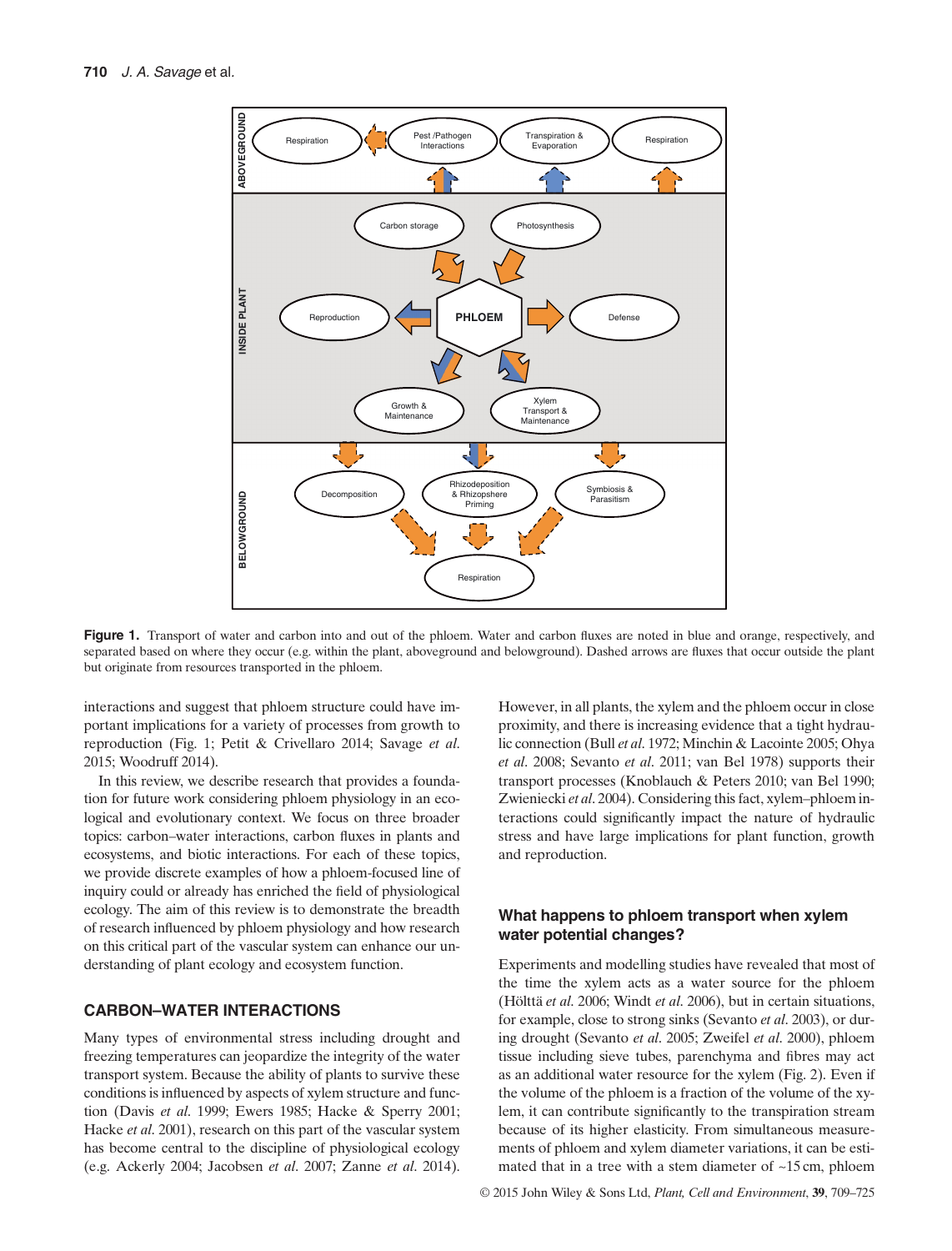

Figure 2. A schematic presentation of water and carbohydrate fluxes between a source leaf and a sink in the stem or roots. Fluxes of water and carbohydrate are represented by blue and orange arrows, respectively, and the length of the arrow indicates the size of the flux. Open arrows are gaseous fluxes. Inside the vascular tissue, darker shades of blue indicate more negative xylem water potentials, and dark shades of orange indicate higher phloem solute concentrations. During non-drought conditions, the phloem pulls water from the xylem to support carbohydrate transport. At sinks, carbohydrates are extracted from the transport stream and water returns to the xylem. During drought, increasing solute concentrations are needed in the phloem to prevent excessive water loss to the xylem and allow for phloem turgor maintenance.

contributes roughly 0.35 dl of water per every metre of tree height (values taken from Acer rubrum L., in Sevanto et al. 2011), which, in a 10 m tree can contribute to about 6% of its total daily water loss (Sevanto et al. 2008).

From the point of view of phloem transport, a tight hydraulic connection with the xylem is beneficial in allowing for easy access to water, but it has a trade-off: xylem water potential may influence phloem transport (Hölttä et al. 2009; Hölttä et al. 2006; Sala et al. 2010). Water exchange between the xylem and the phloem can be described as flow in a porous medium, where the flow rate depends on the water potential gradient and the hydraulic conductivity between the tissues (Hölttä et al. 2006; Sevanto et al. 2011). As a result, hydraulic conductivity determines the magnitude of flow rates obtained with a certain pressure gradient and how fast xylem water potential changes propagate to the phloem tissue. Because measuring hydraulic conductivity between the xylem and the phloem is very challenging, only an order of magnitude estimate exists (Salleo et al. 2004; Sevanto et al. 2011; Wan et al. 2004). To our knowledge, the estimated conductivity is high enough that at any timescale relevant to the whole plant, the phloem conduits are in hydraulic equilibrium with the surrounding apoplast (Thompson & Holbrook 2003) as well as with the

xylem (Daudet et al. 2005; Hölttä et al. 2006, see also Hölttä et al. 2009), which has clear benefits to plants. Hydraulic equilibrium between the xylem and the phloem, for example, prevents rapid variations in plant water potential from causing changes in phloem turgor and unduly disturbing transport under most conditions (Thompson & Holbrook 2003).

The influence of xylem water potential on phloem transport has recently emerged in connection with drought mortality studies of trees (Fig. 2; McDowell & Sevanto 2010; Sala et al. 2010; Sevanto 2014). As described earlier, the lower the xylem tension (less negative the water potential), the easier it is for the phloem to obtain the water needed for transport. Therefore, theoretically, phloem transport should be easiest at night or during wet seasons (Hölttä et al. 2009; Hölttä et al. 2006). The high solute concentrations needed for osmotic adjustment during high xylem water tension, if built up with soluble sugars, may increase the viscosity of phloem sap and potentially block phloem transport (Hölttä et al. 2009; Hölttä et al. 2006). Such a blockage could have consequences for plant survival (McDowell & Sevanto 2010; Sala et al. 2010). However, if the conduits are hydraulically connected to the surrounding tissues and water in the apoplast, any change in osmotic concentration inside a conduit is immediately compensated for by inflow of water balancing the viscosity increase. The little empirical evidence we have on phloem responses to drought suggests that phloem turgor will collapse well before things get too 'sticky' in relatively isohydric plants (Sevanto 2014). This collapse may lead to a temporary increase in water available for the xylem but ultimately promotes hydraulic failure. This way, even wellwatered plants that cannot maintain phloem turgor because of depleted carbohydrate reserves can show symptoms of hydraulic failure (O'Brien et al. 2014; Sevanto 2014).

The hydraulic connection between the xylem and phloem also necessitates that the structure of both tissues be balanced so that water supply and carbon transport needs match. This has implications for the relative thicknesses of xylem and phloem tissues and relative diameters of conduits (Hölttä et al. 2009; Jyske & Hölttä 2015) in relation to photosynthetic capacity and stomatal control (Nikinmaa et al. 2013). Phloem transport capacity depends on xylem water potential, which is linked with xylem water transport capacity (conduit number and size). Therefore, large structural investments in the xylem that improve its transport capacity reduce the need to invest in phloem structure (Hölttä et al. 2009). This implies that plants with wide xylem conduits or plants that keep their xylem water potential relatively constant (isohydric plants) may function with less phloem than plants that have low xylem conductivity or regularly experience low xylem water potentials (anisohydric plants) (Sevanto unpublished data).

Despite increasingly sophisticated models, greater computing power and an improved biophysical understanding of the processes governing coupled xylem–phloem transport in plants, empirical evidence of how plant stature and growth conditions are related to phloem transport remains limited (see next section on Carbon Fluxes in Plants and Ecosystems). More anatomical and physiological data are needed to better understand the complex interactions that occur between the xylem and phloem from the source to the sink and to truly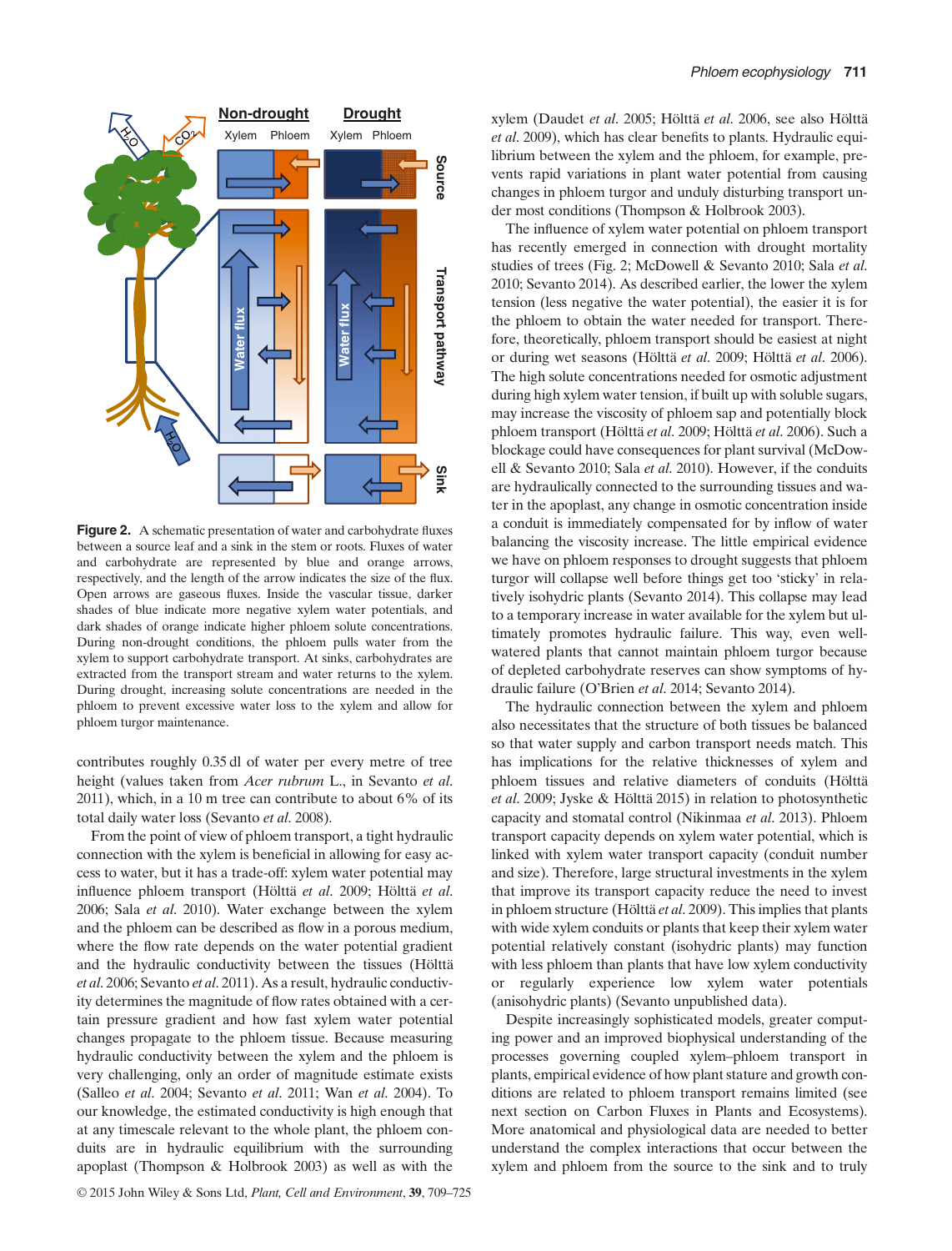reveal the consequences of this interaction for plant ecology and evolution.

#### How are flowers and fruit hydrated?

Because reproductive organs often serve as strong carbon sinks, xylem and phloem interactions can significantly impact water and solute movements into and out of developing flowers and fruit. Münch (1930) hypothesized that the phloem in the pedicel supplies both the water and solute requirements of growing buds and fruit, with transpiration considered negligible and excess water returned to the plant via the xylem (Fig. 3). However, calculations of phloem water flows based on dry weight growth and respiration rates suggest that the potential rate of supply is limited, unless either the phloem sap is very



Figure 3. Measured and modelled time course of sap flow in pedicels of kiwifruit over 24 h, 65 d after anthesis. A positive flow indicates flow from plant to fruit. (a) Total flow (the sum of xylem and phloem flows) was measured using sap flow gauges (Clearwater et al. 2013) and predicted using a biophysical model of fruit development (Hall et al. 2013; Hall, unpublished). (b) Model predicted total flow partitioned into component phloem and xylem flows, with mean phloem sap concentration assumed to be at the low  $(C_p = 0.1;$  sugar mass fraction) or high  $(C_p = 0.3)$  end of likely in vivo concentrations (Jensen *et al.*) 2013). Xylem flows oscillate between inward and outward flows, and with decreased  $C_p$ , the magnitude and duration of xylem outflow increases. Model parameters for (b) were adjusted so that total flow matched predicted flow shown in (a).

dilute, risking loss of turgor (Chapotin et al. 2003), or there are large alternative sinks for carbon, such as accelerated respiration, catabolism of carbohydrates (Tarpley & Sassenrath 2006) or copious nectar production (Chapotin et al. 2003; De la Barrera & Nobel 2004). For these reasons, phloem-only hydration of flowers must be energetically demanding compared with xylem supply, suggesting that the adaptive benefit of having flowers that are 'hydraulically isolated' from daily and seasonal fluctuations in the xylem may be high (Feild *et al.* 2009; Galen 2005).

While direct measurement of phloem flow is difficult, the relative contributions of the phloem and xylem to floral development have been inferred from water potential gradients. In the small number of species examined, the water potential of the perianth is often higher than the subtending stem, indicating that water cannot be flowing towards the flower in the xylem (Chapotin et al. 2003; Lin 1997; Trolinder et al. 1993). More recently, it was proposed that dual phloem/xylem hydration is an ancestral trait, while exclusive phloem supply is a more advanced characteristic of the eudicotyledons, selected for as the angiosperms diversified and colonized less mesic habitats (Feild et al. 2009). In reality, the concept of a dichotomy between phloem-only and xylem plus phloem hydration is probably overly simplistic (Roddy et al. 2013). The number of taxa for which flower water relations have been examined is very low, and there have been no direct observations that separate phloem and xylem flows in pedicels or within floral organs (Windt et al. 2009). We expect that continued investigation will reveal a range of variation in the mechanism of floral hydration.

Compared with flowers, the role of the phloem in fruit development is better understood. Generally, both the phloem and xylem contribute to early development, but phloem supply becomes more important during ripening (Matthews & Shackel 2005) because of reduced hydraulic conductance in the xylem (Choat et al. 2009; Mazzeo et al. 2013) and lower apoplastic water potential gradients (Bondada et al. 2005). This transition is typically accompanied by reduced growth and declining fruit surface conductance and transpiration rates (Clearwater et al. 2012; Greer & Rogiers 2009), lowering the demand for xylem water. Across species, there may be a correlation between fruit surface conductance, the balance between phloem and xylem supply, and tolerance of water stress. For example, phloemonly supply occurs throughout development of fruits of the desert plant Opuntia Mill. (Nobel et al. 1994; Nobel & De la Barrera 2000) and the warm climate crop cotton, Gossypium L.(Trolinder et al. 1993; van Iersel et al. 1994; Wullschleger & Oosterhuis 1990). However, there have been no broad comparisons of fruit transpiration rates and vascular functioning.

Another possibility is that the xylem acts to buffer any imbalances between transpiration, growth and more constant inward flows of phloem water (Choat et al. 2009). Continuously circulating or temporally oscillating flows have been measured for several species including kiwifruit, Actinidia chinensis Planch. (Clearwater et al. 2012; Clearwater et al. 2009; Higuchi & Sakuratani 2005; Windt et al. 2009; Yamamoto 1983). In this species, models show that the amount of inward flow in the xylem decreases with decreasing assumed phloem sap concentration, but within the likely range of phloem concentrations,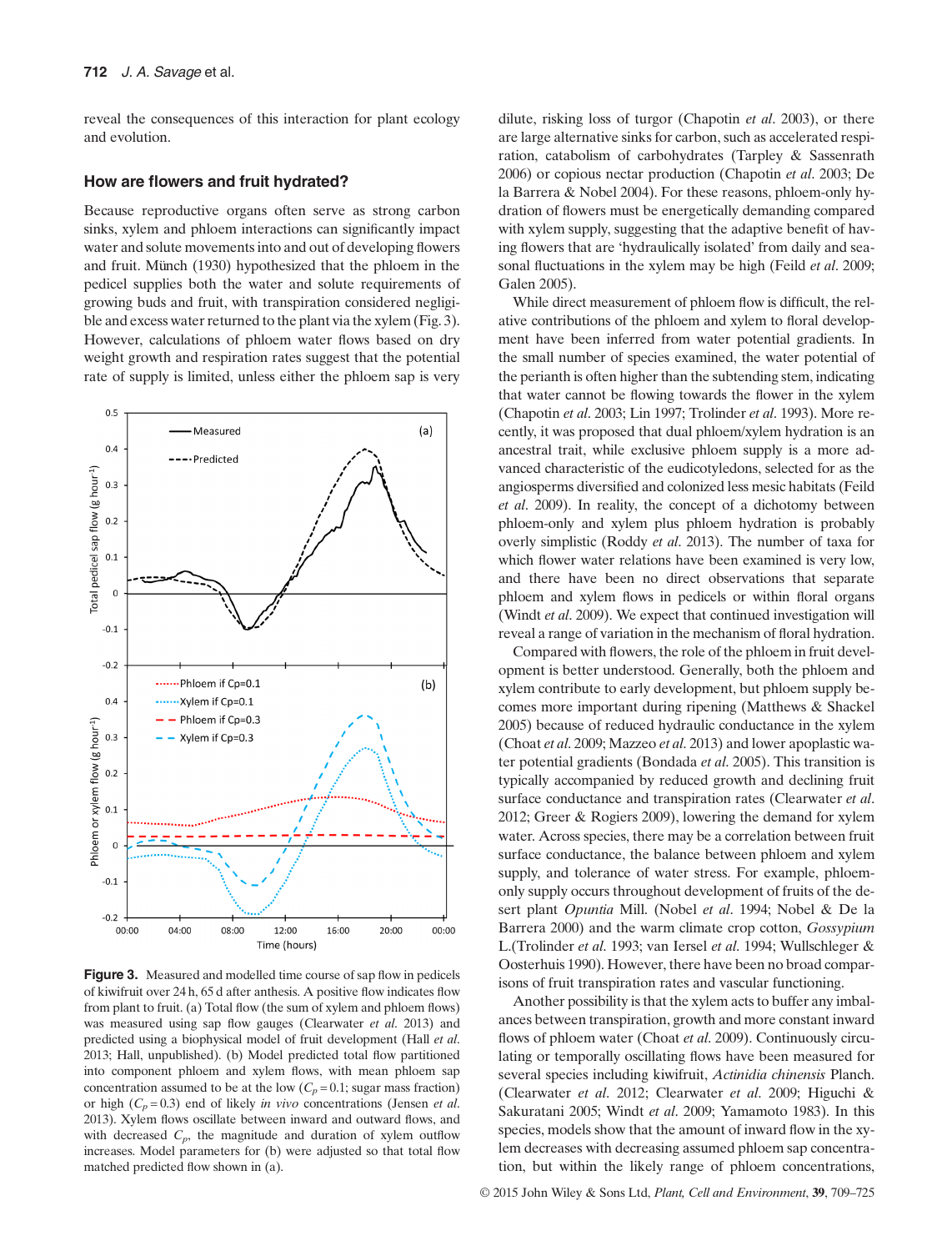there is always a requirement for some inward xylem flow (Fig. 3). For xylem flow to always be zero or outward, as a 'phloemonly' paradigm suggests, the modelled phloem concentration must be set below known physiological concentrations, and loss of phloem turgor is predicted. The same problem has been raised for phloem-only floral hydration (Chapotin et al. 2003). However, it is possible that variation in the overall contribution of the phloem to fruit development is correlated with interspecific differences in phloem sap concentration. For example, in fruits of Opuntia, phloem-only supply is supported by dilute phloem sap (Nobel et al. 1994; Nobel & De la Barrera 2000).

Another factor that contributes to changes in fruit hydration during development is phloem unloading between sieve elements and sink tissues. The transition to phloem-only supply at the onset of ripening (veraison) in grape is accompanied by a change in unloading mechanism, from symplastic (via plasmodesmata) to one that includes an apoplastic step (Zhang et al. 2006). These two unloading types lead to differences in solute accumulation in the apoplasm (Patrick 1997), which may affect sink water status, the flow of water in the xylem and the composition of any xylem sap that returns to the plant (Matthews & Shackel 2005). The transition to apoplastic unloading occurs primarily in sinks that accumulate high concentrations of osmotically active solutes such as ripening grapes and tomatoes (Lalonde et al. 2003; Patrick 1997) but has also been observed in some tissues of developing flowers (Werner et al. 2011). However, more research is needed to understand whether the form of sugar unloaded in the fruit (e.g. sucrose, sugar alcohols and stachyose, which are tied to different loading strategies) has important implications for fruit development.

By combining our knowledge of flowers and fruit, a model emerges of highly regulated changes in phloem and xylem functioning, coordinated with each stage of reproductive development. The phloem contribution to hydration is expected to increase with decreasing phloem sap concentration, organ transpiration and fresh weight growth, and with increasing carbon requirements for nectar or storage. However, more research is needed to determine whether the balance between the two vascular tissues differs between species, environments and functional groups and whether hydraulic isolation in reproductive organs is favoured in warmer and drier environments or in taxa that accumulate high levels of osmotically active solutes in their petals or ovaries. Just as changes in xylem functioning have had a major role in the evolution of terrestrial plants (Boyce et al. 2009; Sperry 2003), the properties of the phloem may have constrained angiosperm reproductive evolution in ways that we have only just begun to understand.

## CARBON FLUXES IN PLANTS AND ECOSYSTEMS

Models of carbon allocation in trees and carbon cycling in ecosystems require information about the rate and size of carbon fluxes that occur in plants. Although several ecosystem (e.g. Duursma & Medlyn 2012; Friend 1995; Mackay et al. 2012; Ogée et al. 2003) and global scale vegetation models (e.g. Bonan et al. 2014; Hickler et al. 2006; Xu et al. 2012) consider the xylem on a mechanistic basis and model the entire soil– plant–atmosphere continuum, these same models rely on

empirical carbon transfer or partitioning schemes to understand carbon fluxes. A more mechanistic understanding of how canopy photosynthesis and transpiration fluxes are coupled to water and carbon use (including plant and soil respiration and phloem transport) and the factors that control changes in carbon allocation within plants would make it easier to model the rates of ecosystem carbon and water exchange and examine how sensitive surface fluxes will be to environmental forcing (McDowell *et al.* 2013; Migliavacca *et al.* 2011).

## What assumptions are made about phloem transport in tree carbon budgets?

An annual carbon budget for a tree was first calculated, with limited compartment partitioning, by Tranquillini (1979) and by Ågren et al. (1980) using a mass balance approach. Although this type of analysis does not explicitly deal with the phloem, its estimates of carbon flux are based on assumptions about phloem transport. A realistic tree carbon balance needs to account for the dynamic nature of phloem transport and move beyond a simple 'black box' understanding of carbon flux ('black box' versus a new carbon allocation model; Fig. 4). Here, we highlight two critical aspects of phloem transport that have important implications for whole plant carbon balances: the variety of carbon sources that exist in the plant and the possibility of flow in multiple directions (not exclusively from the leaves to the roots).

Carbon supply via photosynthesis is sensitive to multiple factors such as light, temperature and tissue hydration, and hence, the availability of fresh assimilates for various plant processes is often interrupted. Carbon reserves, mainly in the form of non-structural carbohydrates (NSC), have been long recognized as a major tool used by plants to bridge carbon supply interruptions (Hoch et al., 2003, Richards & Caldwell, 1985, Schnyder, 1993). For example, deciduous trees in temperate forests shed their leaves before the dormant season, during which carbon reserves are the sole source for a 'baseline' maintenance respiration. The role of NSC as a carbon source further increases towards spring, when new growth takes place before leaves are fully expanded and active. Similarly, tree species in Mediterranean and semi-arid forests are compelled to close their stomata during a long dry season and hence must rely on NSC as a carbon source (Hoch et al., 2003, Schadel et al., 2009).

An estimate of carbon allocation partitioning that considers NSC as a potential carbon source was recently calculated for mature pines (Pinus halepensis Miller) growing in a semi-arid forest (Klein & Hoch, 2015). In those trees, the seasonal dynamics in whole-tree starch content were dominated by large fluctuations in the stem and root starch pools. More than half of each of these pools was degraded and consumed during the transition from wet to dry season, indicating the important role of starch as a carbon source for plant activities outside leaves. When expressing the NSC as pool sizes and accounting for the total foliage biomass compared with that of the woody compartments (aboveground and belowground), it becomes clear that non-leaf tissues play a major role in post-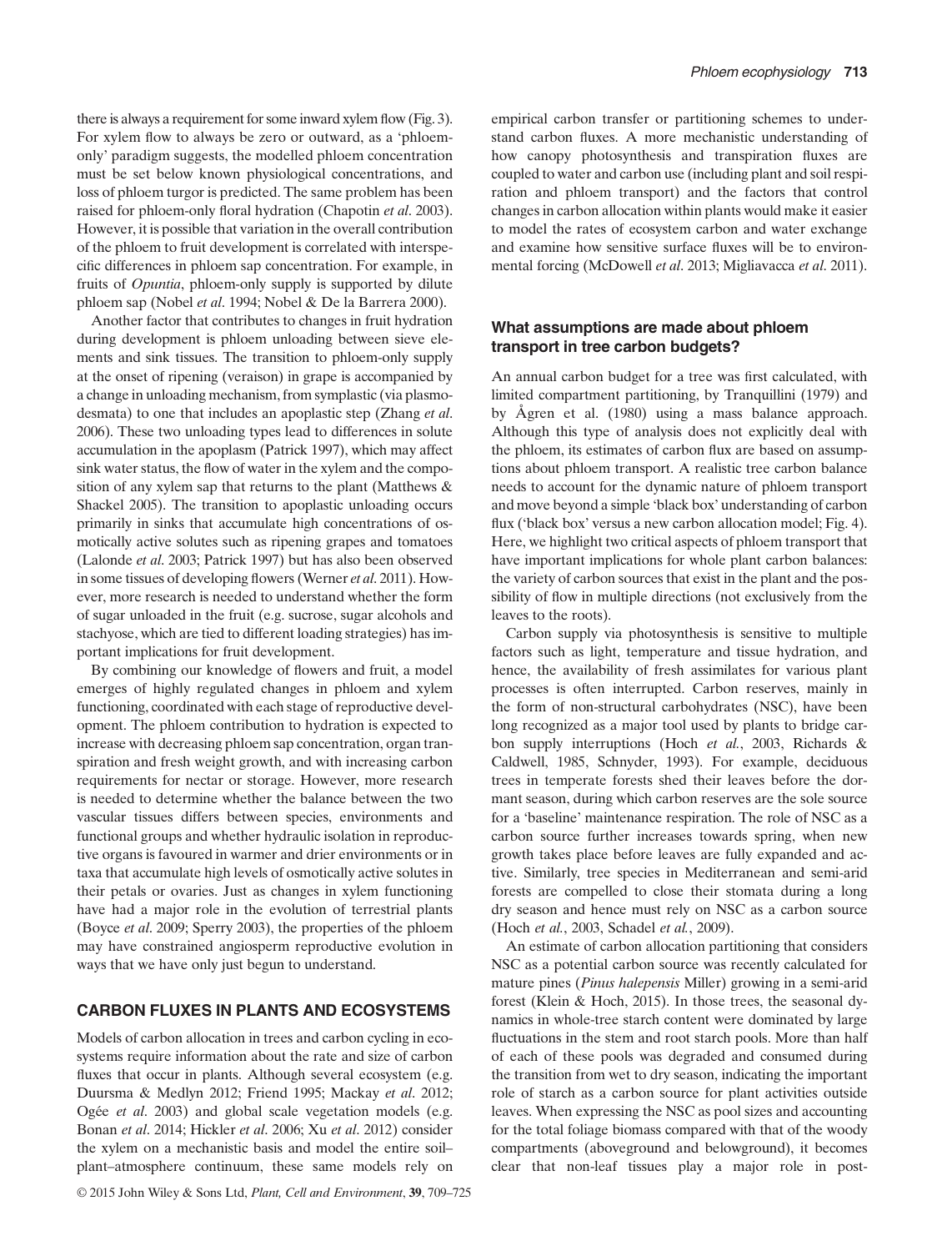

Figure 4. Carbon fluxes in a tree depicted by a simple 'black box model' and one with partitioning among internal carbon pools and their individual fluxes. Partitioned model shows changes that occur between the growing season and non-growing season in terms of the direction of phloem transport and predominant sources and sinks in the system. This model is based on data presented in Klein & Hoch (2015). Gaseous fluxes are noted by open arrows. Non-structural carbohydrates in the form of sugars and starch found in the leaves, trunk and roots are noted as NSC.

photosynthetic carbon supply. These results reinforce that fact that carbon loading into the phloem can take place at multiple sites along the transport pathway, depending on the availability of mobile carbon in adjacent cells.

Tree carbon balances also need to consider that the direction of phloem transport can change depending on source and sink activity. This can be seen in the aforementioned study on pines, where Klein & Hoch (2015) demonstrated that there were two relocation flows: carbon transport from roots to the stem and from the stem to the leaves (Fig. 4). These flows were relatively minor in size (ca. 5% of the maximum wet season transport flux) and restricted to the drought months of July and August. The potential carbon relocation to the leaves in July correlated with a minimum in the foliage starch pool, while the stem starch pool was also close to its lowest level. This stem to foliage relocation suggests some low threshold level at which local starch hydrolysis stops and carbon must be imported into leaves, in agreement with Hoch (2005). Root to stem relocation might suggest that carbon transport within the tree is governed by sink activities rather than supply level, as discussed in earlier studies (Farrar & Jones 2000).

Despite growing interest in understanding patterns of carbon allocation within plants, relatively few studies have attempted to make a direct connection between carbon allocation and phloem transport (but see Nikinmaa et al. 2013; Schiestl-Aalto et al. 2015; Woodruff & Meinzer 2011). However, our view of carbon allocation might change as we learn more about phloem physiology, the significant role of NSC as an intrinsic carbon source, the major role of respiration among the different carbon sinks, the possibility of multi-directional carbon flows and the existence of other carbon transport systems, for example, via the ray and axial parenchymas or the xylem (Améglio et al. 2002; Sauter 1982; Schill et al. 1996). Future experiments considering the dynamic nature of phloem transport will allow us to better understand to what extent relocation flows can change (e.g. increase under environmental stress), whether such carbon management changes offer any advantage to tree fitness and drought resistance, and the implications of carbon storage to forest ecology, biomass production and ecosystem function.

#### How do tall trees transport carbon?

Many aspects of ecosystem function, plant growth and productivity are influenced by plant size including carbon storage, canopy transpiration and plant water usage (e.g. Falster et al. 2011; Feldpausch et al. 2012; McDowell et al. 2011). As a plant grows, it can gain better access to water and light by increasing the footprint of its canopy and root system, but it also has to invest more resources in structural and supportive tissues. At the same time, it experiences more negative water potentials, lower hydraulic conductivity and lower stomatal conductance in its canopy. These and other observations have led to many hypotheses about what limits plant height from hydraulics to the growth of non-photosynthetic tissue (e.g. Givnish 1995; Givnish et al. 2014; King 1991; Ryan et al. 2006; Ryan & Yoder 1997) and to research on the impact of plant height on vascular transport (e.g. McCulloh et al. 2003; Mencuccini 2002; West et al. 1999). However, until recently, most of the research concerning height-related constraints on transport has focused on the xylem despite the important implications of plant height on both parts of the vascular system.

Earlier modelling by Tyree et al. (1974) concluded that transport in sieve tubes as long as 50 m was possible in angiosperms,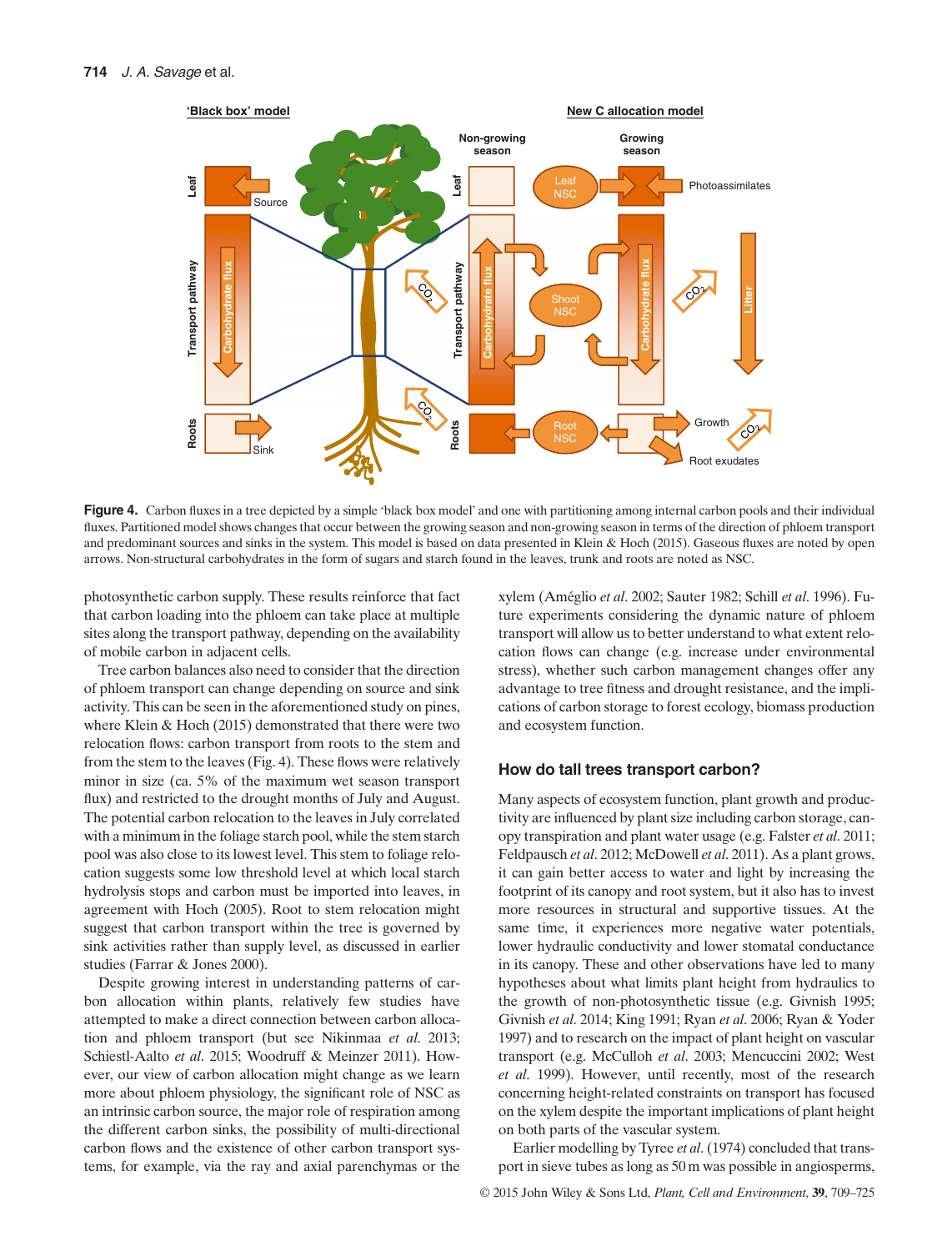provided that sieve tube conductivity increased relative to values in shorter tubes and that sap velocity decreased closer to the sink, as a result of sucrose unloading and consumption along the transport path. The main effect of increasing sieve tube conductivity in longer tubes (i.e. taller trees) was to decrease the pressure and concentration gradients required to sustain vertical flow, which in turn required relatively high sucrose concentrations. More recently, Thompson & Holbrook (2003) relaxed several assumptions of earlier models and coupled phloem transport to changes in water potential of the surrounding tissue. They showed that under many conditions, water potential equilibrium between xylem and phloem was satisfied, and carbon transport could occur from sources to sinks in an osmotically regulated fashion (see section on Carbon–Water Interactions). However, in this model, the behaviour of the sieve tube is strongly dependent on tube radius and length, such that in a very long tube (tens of metres) significant declines in phloem turgor are predicted to occur, potentially impairing carbohydrate transfer in tall trees (Thompson 2006).

How do plants cope with the challenge of long-distance transport in the phloem? The system modelled by Thompson & Holbrook (2003) is that of a single untapered and unbranched tube with sieve plates and a semi-permeable membrane. However, similar to the situation for the xylem (e.g. Tyree & Ewers 1991), the conductivity of a single pipe is only one of a number of factors affecting the efficiency of hydraulic transport at the organismal scale. While we still do not have a clear understanding of the relative contribution of all the possible components, one can speculate that many factors influence carbon transfer efficiency and reduce resistance along the transport pathway. Some of these factors include the progressive widening of sieve element diameters, the lengthening of sieve elements, which will increase the mean distance between sieve plates, the decrease in conduit frequency and density and the decrease in phloem area relative to xylem area towards the base of the plant (e.g. Hölttä et al. 2009; Jyske & Hölttä 2015; Mencuccini et al. 2011; Petit & Crivellaro 2014; Woodruff 2014). Additionally, the ratio of total phloem conducting area to the leaf area of the plant will affect whole plant sugar loading and plant water potential (Hölttä et al. 2009; Mencuccini et al. 2011).

The effects of gravity on axial phloem transport and on the scaling of phloem anatomy with plant size have generally not been considered carefully in tall plants despite the analytical solutions that exist for both xylem and phloem transport (Jensen et al. 2011; McCulloh & Sperry 2005; West et al. 1999) and the more complex simulation models of allometric scaling based on optimality principles (e.g. reviewed by Mencuccini et al. 2011). Gravity can impact phloem transport in two very different ways, that is, (1) by affecting turgor at the top of tall plants (and therefore the realized cell size as a consequence of the effects of turgor on cell growth) and (2) as an additional force that affects the movement of a solution along a vertical axis. Effect (1) impacts the scaling of both xylem and phloem conductance as a consequence of parallel changes in apical cell diameters. Effect (2) hinders the upward pull in the xylem and phloem but helps transport of carbon towards the roots.

While much progress has been made in elucidating mechanisms of phloem loading and unloading, questions about the physical organization of this vertical superhighway, and the significance of plant height for phloem transport, have not been explored thoroughly. We still lack a sound understanding of how environmental factors affect these anatomical and morphological traits, how this set of characters relates and trades off against other sets of plant traits and how these strategies combine and vary across evolutionary lineages to affect carbon transfer at the ecosystem scale.

## How does phloem physiology influence the rate of carbon transfer to the soil?

Plant carbon use has large scale implications for ecosystem function because of the role that plants serve in carbon sequestration (Barford et al. 2001), their role in food webs (Elser et al. 2000) and their influence on belowground respiration through root metabolism, interactions with soil microbiota and production of litter (Fig. 1, Cornwell et al. 2008; Högberg et al. 2001; Jones et al. 2009). Plants transfer carbon belowground by two pathways, that is, via the detritus formed by leaf and root litter and by mass transport in the phloem (see next section on Biotic Interactions). The detritus feeds heterotrophic organisms (predominantly fungi and bacteria) and is therefore primarily responsible for the dynamics of carbon stocks present in soils and litter layers (e.g. Malhi et al. 1999). Typically, the timescale for the production of this detritus is in the order of years to decades. Conversely, carbon transfer by the plant phloem, which is primarily employed to sustain root growth, carbohydrate storage and 'autotrophic' respiration belowground, occurs over shorter timescales (cf., Högberg & Read 2006; Janssens et al. 2001) and may change more rapidly in response to environmental conditions.

Continuous measurements of soil  $CO<sub>2</sub>$  efflux and vertical soil CO<sub>2</sub> profiles, coupled with measurements of canopy photosynthesis by eddy covariance, have allowed the exploration of the diel and seasonal dynamics of the links between carbohydrate production and consumption by autotrophic and heterotrophic respiration in the field (reviewed by Vargas et al. 2011b). For example, Vargas et al. (2010) showed that the timing of soil  $CO<sub>2</sub>$  production was temporally coherent with changes in soil temperature and photosynthetically active radiation (used as an indicator of photosynthesis). In a second study, they found a significant temporal synchrony between canopy photosynthesis and soil  $CO<sub>2</sub>$  efflux at a 1 d timescale or longer, suggesting that these two fluxes were closely coupled and that there is very fast transmission of information about the state of the canopy to the root–soil system (Vargas et al. 2011a). This evidence suggests that phloem transfer of carbohydrates belowground is directly linked to canopy photosynthesis, and it is sufficiently fast that diurnal and seasonal changes in weather conditions, which impact ecosystem-scale photosynthesis, are quickly perceived as changes in ecosystem respiration, thereby creating a feedback with the carbon balance of the site.

Another approach used to determine the significance of phloem transfer to carbon cycling has been to curtail this transfer directly, either by root trenching (cf., Hanson et al. 2000),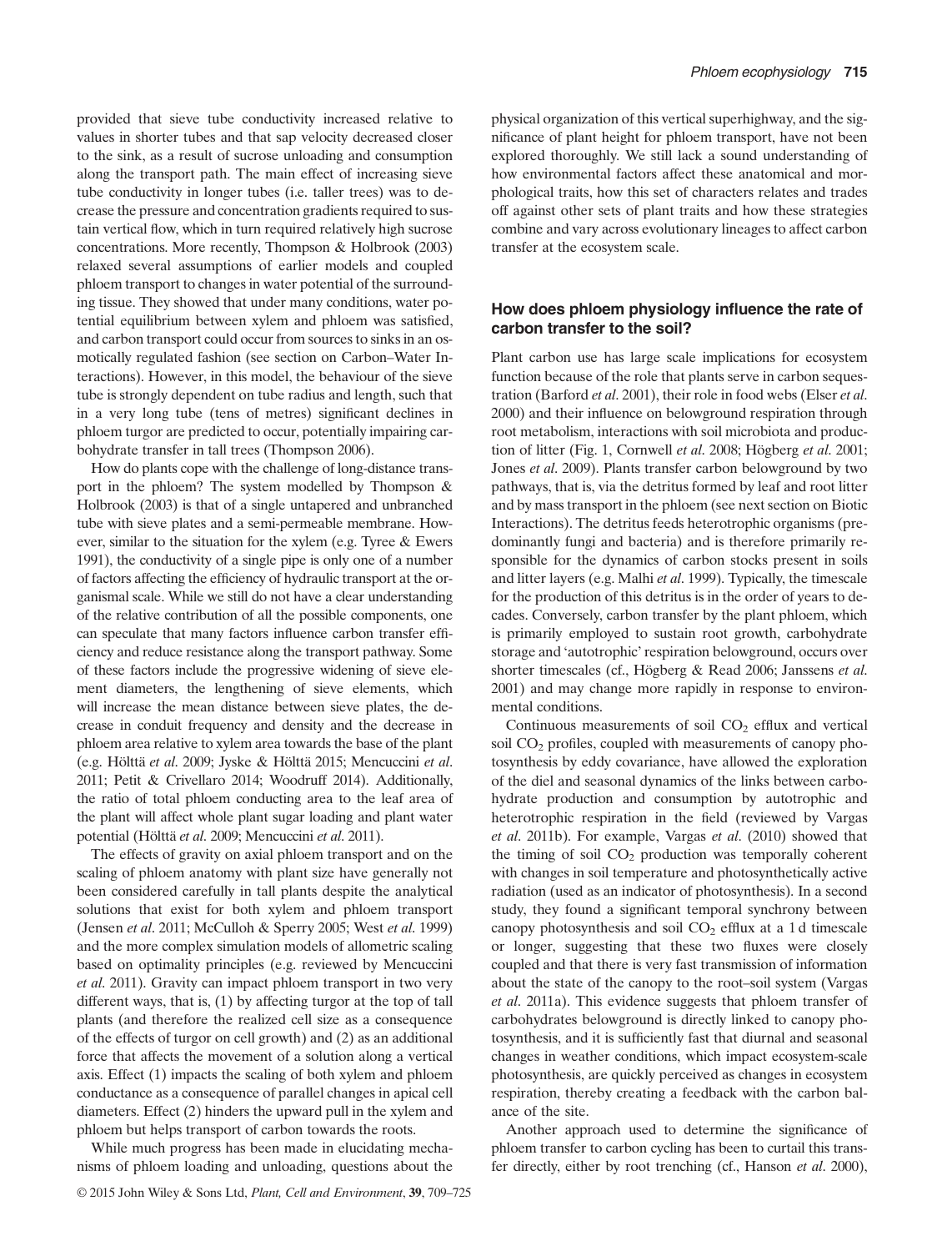phloem girdling (cf., Andersen et al. 2005; Bhupinderpal-Singh et al. 2003; Binkley et al. 2006; Högberg et al. 2001; Scott-Denton et al. 2006; Subke et al. 2004) or transient bark chilling (Johnson et al. 2002). However, most of the information on the variables controlling the transfer of carbohydrates belowground at seasonal to multi-year timescales has been obtained using isotopic techniques (for reviews, see Kayler et al. 2010; Kuzyakov & Gavrichkova 2010; Mencuccini & Hölttä 2010a; Mencuccini & Hölttä 2010b). These approaches have been advanced considerably by the use of new technologies such as fast-response laser absorption spectrometry and cavity ring-down spectroscopy. Using the latter approach, Dannoura *et al.* (2011) found differences among species in their isotopically determined velocities, which were found to depend on the mean air temperature for 24 hours following labelling. In general, isotopic studies have found lags of around 1 to 5 d or longer for the times taken by the isotope peaks to appear as either stem or soil  $CO<sub>2</sub>$  efflux, with the lag dependent on plant height following a power law relationship (Mencuccini & Hölttä 2010b). The shape of this relationship is consistent with the occurrence of a reasonably constant phloem turgor gradient across species spanning 50 m of height range, with a positive scaling of mean phloem specific conductivity with plant height (see section on How Do Tall Trees Transport Carbon?). This means that both the transport rate of the phloem and the architecture of trees could have important implications for carbon cycling.

At longer timescales (seasonal to multi-annual), the task of determining the ecological significance of phloem transport is made easier by recognizing that a different set of constraints can be imposed on the problem. In general, the rate of carbohydrate flux must be equivalent to canopy photosynthetic flux, the net of the fluxes going into and coming out of intermediate storage pools and sinks present along the transport pathway (see section on What Assumptions Are Made About Phloem Transport in Tree Carbon Budgets?). This inventory approach can also be extended to incorporate the carbon fluxes to the soil. Giardina & Ryan (2002) devised a simple mass balance approach based on a water tub analogy to work out the total belowground carbon allocation (TBCA) from measurements of aboveground fluxes of detritus, changes in pool sizes belowground and gaseous  $(CO<sub>2</sub>)$  and liquid (dissolved inorganic and organic carbon) losses by the soil. Using this method over typical intervals of one to several years, one arrives at reasonable estimates of phloem fluxes belowground. This approach is useful for comparisons carried out at yearly to decadal timescales to investigate responses to ecological processes such as nutrient availability, inter-plant competition or stand development. One significant finding of this and similar studies is that TBCA can be a large fraction of gross photosynthesis (up to 60%) and that it can change dramatically as a function of tree size and stand development (Giardina & Ryan 2002; Zerva et al. 2005). For example, Giardina et al. (2014) looked at a vertical elevation gradient in a tropical montane wet forest and found that stands at lower elevations (higher mean temperatures) circulated carbon belowground faster, both as aboveground detritus and as TBCA via phloem transfer.

Accurate models of belowground carbon transfer rely on a clear mechanistic understanding of the extent that phloem transport dominates carbon flux into the soil and how coupled carbon transport is to changes in environmental conditions. However, at larger spatio-temporal scales, some of the processes and trade-offs that relate to the short-term dynamics of phloem loading, transport and unloading lose their relevance, while others continue to maintain their significance. A more thorough understanding of phloem physiological ecology will help identify which traits should be explored in more detail to evaluate their long-term ecosystem-scale significance.

## BIOTIC INTERACTIONS

Where and when plants allocate carbon to different organs can influence their interactions with other organisms (e.g. Elzinga et al. 2007; Tiffin 2000), but the role of carbon transport in mediating biotic interactions involves more than structural investment. Many carbon-rich compounds from nectar to secondary compounds help plants attract beneficial and deter detrimental organisms (Bekaert et al. 2012; De la Barrera & Nobel 2004; Gershenzon 1994; Pichersky & Gershenzon 2002). Some of these compounds are transported in the phloem, while others are made from nutrients or their production is regulated by signals delivered by this vascular tissue (Heil & Ton 2008; Turgeon & Wolf 2009). In fact, approximately 40% of the net carbon fixed by plants is transported in the phloem to roots (Jones et al. 2009) where a large portion is exuded into the soil and supports many soil organisms (Hartmann et al. 2009). In this section, we discuss how the phloem influences plant interactions with a few important components of their biotic environment: pests, pathogens and soil microorganisms.

## How does phloem physiology shape plant–pest interactions?

Plants live under a continuous threat from insects, herbivores and pathogens and have evolved mechanisms to minimize the negative impact of these organisms, including the development of physical and chemical defenses (Futuyma & Agrawal 2009). Because these defenses require energy and resources for their production, maintenance and, in the case of some compounds, their transport (Bekaert et al. 2012; Gershenzon 1994), many researchers have proposed that investing in defense can come at the expense of other types of growth (Bazzaz 1987; Coley et al. 1985; Herms & Mattson 1992). This 'cost' is the basis of multiple plant defense theories that are used to explain the diversification of secondary metabolites and the relationship between fitness, defense and resource availability (for review, see Stamp 2003). However, when defense is considered in the context of phloem transport (Fig. 1), the situation becomes more complicated because of constraints that vascular architecture and source–sink relationships place on plant defense responses (Arnold et al. 2004; Honkanen et al. 1999; Jones et al. 1993; Larson & Whitham 1991; Orians 2005; Schultz et al. 2013).

The phloem is responsible for transporting many secondary metabolites, including alkaloids, flavonoids and glucosinolates, along with resources and informational signals required for the biosynthesis of these and other defense compounds (for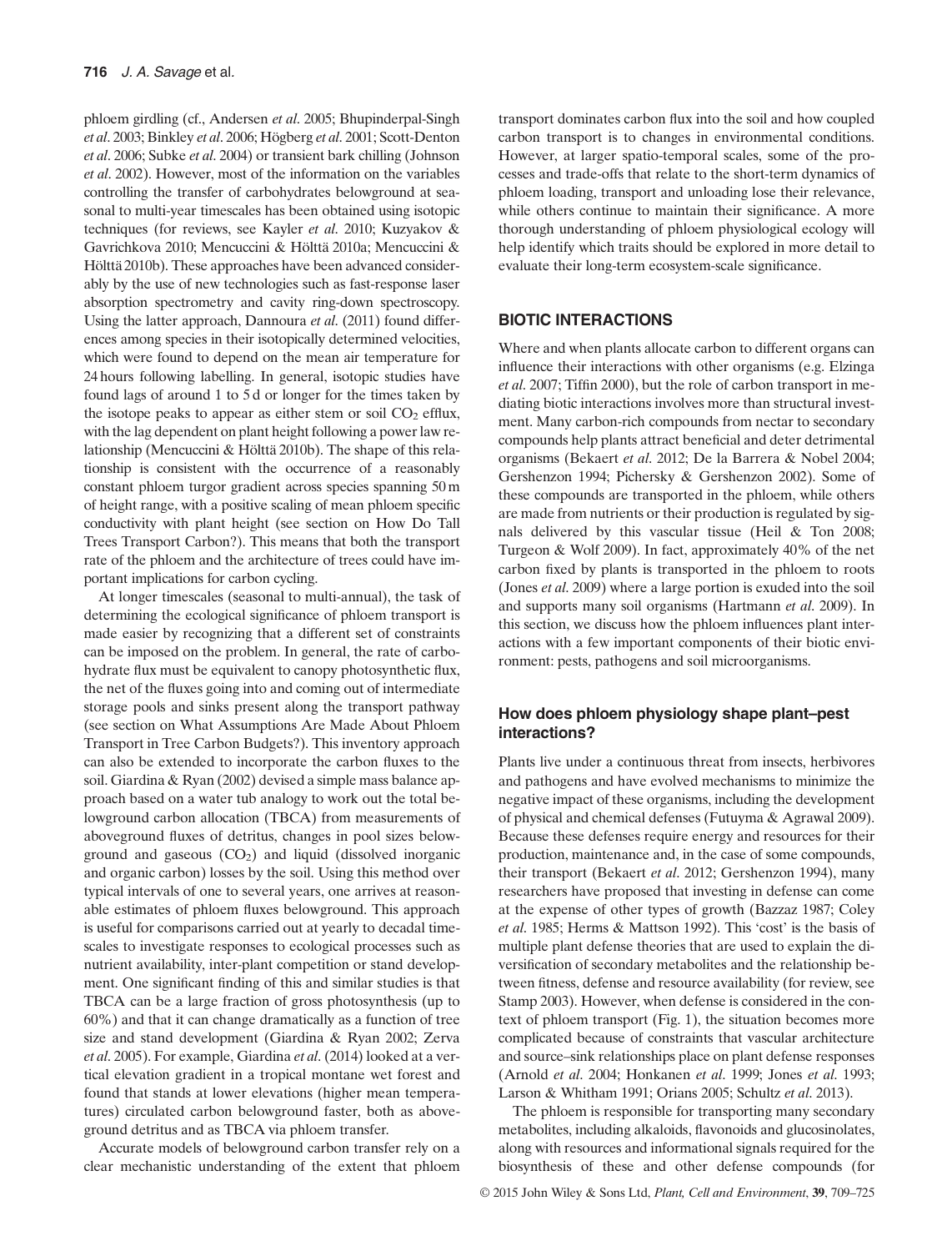reviews, see Heil & Ton 2008; Turgeon & Wolf 2009). In the case of constitutive defenses, those which are not activated by wounding or infection, the phloem primarily serves as a transport system for establishing pools of secondary metabolites. However, in the case of inducible defenses, source–sink relationships can determine the intensity and location of a defense response (for reviews, see Orians 2005; Schultz et al. 2013). Wounded and infected tissues often receive an influx of carbon from the phloem, a response that appears stimulated by enzymatic breakdown of sugars (Arnold & Schultz 2002; Berger et al. 2007; Rosenkranz et al. 2001; Zhang et al. 1996) and/or changes in sucrose transporter activity (Meyer et al. 2004). This response can be triggered by herbivory, infection and plant defense elicitors, including jasmonic acid (Arnold & Schultz 2002; Walters & McRoberts 2006) and can be linked with the production of phenolics in leaves, including condensed tannins (Arnold et al. 2004; Ferrieri et al. 2012). Because the induction of these defenses is tied to phloem transport, young leaves that are active sinks accumulate higher levels of phenolics than adjacent sources leaves (Appel et al. 2012; Arnold et al. 2004), and root herbivory can induce a defense response in both aboveground and belowground sinks (Kaplan et al. 2008).

Plants employ many strategies to resist pests in addition to chemical defenses, some of which are tied to whole plant shifts in resource allocation (Tiffin 2000). For example, many species exhibit compensatory growth in response to herbivory, that is, faster growth, higher rates of photosynthesis in unattacked leaves and/or dormant meristem activation (Lebon et al. 2014; McNaughton 1983; Nowak & Caldwell 1984). Research also suggests that some plants may increase carbon and nitrogen transport into their roots in response to aboveground herbivory, a process often referred to as 'sequestering' or 'bunkering' that relies directly on phloem transport (Babst et al. 2005; Gómez et al. 2010; Holland et al. 1996; Schwachtje et al. 2006). This response could be advantageous if stored resources aid in refoliation and resprouting (Orians et al. 2011). Considering the challenges that exist in comparing different defense and tolerance strategies, it is not surprising that there is debate about whether changes in carbon allocation are always adaptive (Tiffin 2000). Regardless of this point, research on growth responses to herbivory demonstrates the extent that source and sink relationships in plants can be altered by pests.

The majority of pests that attack plants do not directly interact with the phloem, but there are three important exceptions: phloem-feeders (e.g. aphids, leafhoppers and whiteflies), parasitic plants (e.g. Cuscuta L.) and phloem-mobile pathogens. Central to the success of phloem feeders is their ability to insert their stylets into living sieve elements without triggering a wound response in the penetrated cell. Some have argued that this is a result of calcium binding proteins in their watery saliva (Will et al. 2009; Will & van Bel 2006), but the evidence for this is still under debate (Knoblauch et al. 2014). Once these insects have established a connection with their host, they begin to consume phloem sap and can readily transfer phloem-mobile diseases. Diseases can also be transferred by parasitic plants that establish symplastic connections with their host's phloem (Birschwilks et al. 2006). Because phloem-feeders and parasitic plants create phloem sinks (Peel & Ho 1970), their access to

resources is influenced by vascular connectivity and the presence of other pest-based and plant-based sinks. For example, Larson & Whitham (1991, 1997) showed that galling aphids are less successful at establishing near flowers, which are strong carbon sinks, and on plants with a lower source-to-sink ratio (e.g. lower ratio of stem volume to buds). There is also evidence that adjacent galls can either have negative or positive effects on each other depending on the carbon requirements of each structure and their arrangement on a leaf (Heard & Buchanan 1998; Inbar et al. 1995).

There is growing evidence that plant community assembly and larger patterns of diversity are impacted by herbivores and pathogens (Connell 1971; Fine et al. 2004; Janzen 1970; Webb *et al.* 2006). However, the literature on plant–pest interactions and defense trade-offs is full of conflicting observations, both in terms of where carbon moves in response to wounding and whether there are 'costs' associated with different defense responses. Critical to sorting out these discrepancies is research examining source–sink relationships and vascular architecture, which will help us understand the costs to and constraints of different defense strategies (Appel et al. 2012; Kaplan & Denno 2007; Schultz et al. 2013). This type of research will inform our understanding of plant defense and the role of phloem physiology in mediating different aspects of plant–pest interactions.

## What is the phloem's role in rhizosphere interactions?

Belowground ecological processes are critical to all stages of the lives of plants. Many of these processes, including root interactions with soils and soil biota, are controlled or influenced by photosynthates transported to root tissues. When analysed in terms of carbon products, rhizodeposition, the releasing of organic compounds by roots into the soil, may account for 30–90% of root carbon allocation (Nguyen 2003; Whipps 1990). This occurs by different mechanisms, such as releasing mucilage, exudates, secretions and border cells, through cell death (senescence) and by direct carbon flow to mycorrhizal and bacterial mutualists (Jones et al. 2009). Rhizodeposition also elicits changes in soil organic matter decomposition, an effect known as rhizosphere priming, which is highly influential in soil carbon dynamics and affects the supply of nutrients to plants (Dijkstra et al. 2013) along with stimulating growth in the rhizosphere (Meier et al. 2013). With such large quantities of carbon being allocated to plant roots and the strong links that exist between plant phenology, changes in carbon allocation and soil respiration (Cardon et al. 2002; Davidson & Holbrook 2009), the role of phloem in root carbon dynamics cannot be understated (Fig. 1).

The rhizosphere is inhabited by large populations of bacteria and fungi that form a broad array of associations with plants, from mutualistic to pathogenic. These organisms typically rely on plants for carbon and other resources, which they access using different methods. For example, some organisms directly modify plant phloem, including rhizobacteria that produce hormones such as auxins and cytokinins (Costacurta &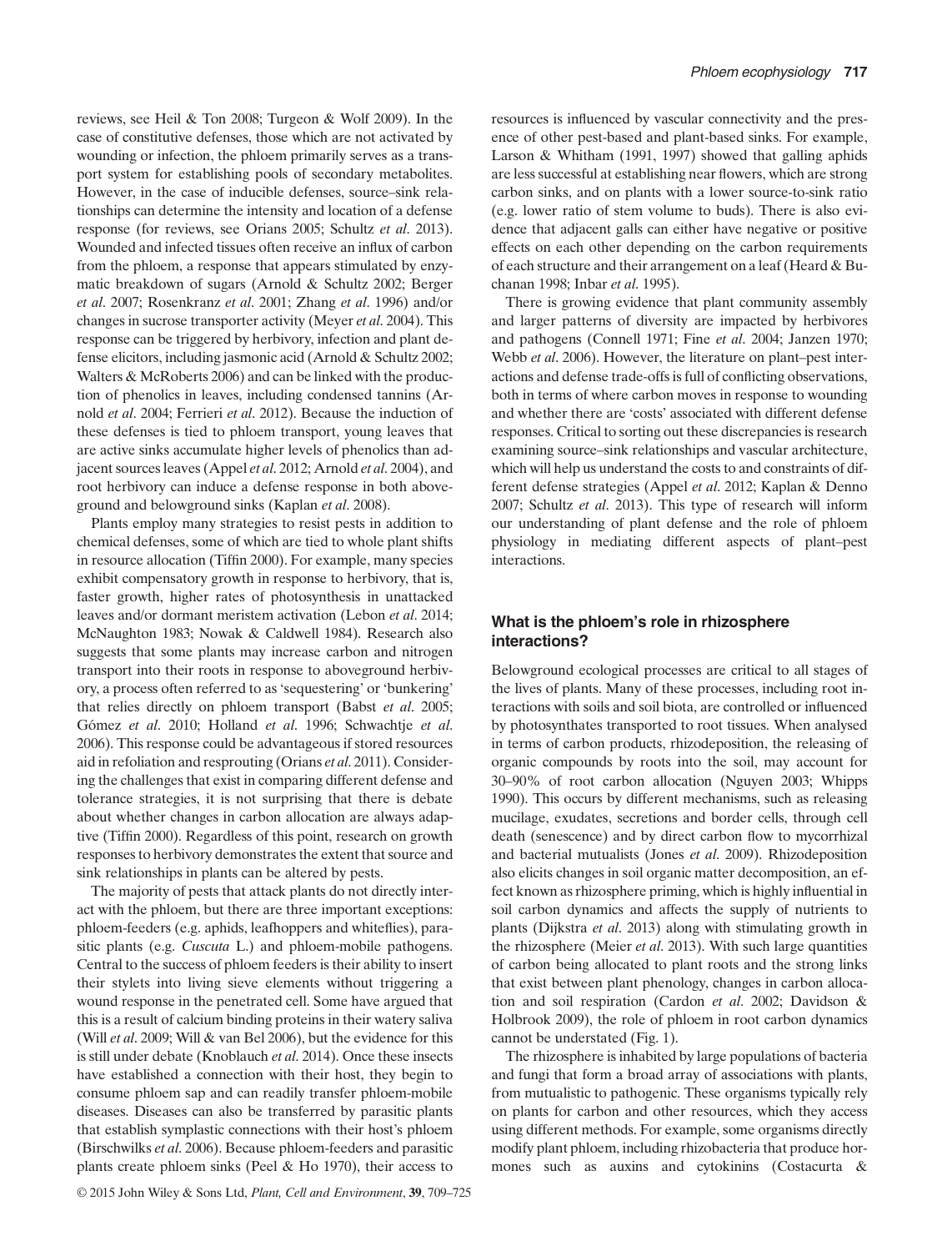Vanderleyden 1995), which are critical in controlling root vascular patterning, or enzymes that decrease ethylene production leading to higher fluxes of nutrients and carbon to the roots (Jiang et al. 2012). In contrast, nematodes cause the formation of new cells (feeding cells) adjacent to phloem and which are highly vascularized subsequent to formation (Absmanner et al. 2013). In the case of cyst nematodes, these feeding cells are symplastically connected to adjacent sieve elements and companion cells by plasmodesmata (Absmanner et al. 2013; Bartlem et al. 2013).

A wide range of interactions also occur between mutualistic bacteria and mycorrhizal fungi, and their plant hosts. These symbiotes rely on plants for carbohydrates and protection, and in exchange, they enhance plant nutrient acquisition or, in the case of nitrogen-fixing bacteria (rhizobia), provide biologically available nitrogen to the host. With mycorrhizal associations, the fungi do not access carbon by directly tapping into the phloem; instead, the hyphae either extend into cortical cells or are confined to the root epidermis, as observed in arbuscular mycorrhizae and ectomycorrhizal and ericoid hyphae, respectively (Peterson & Massicotte 2004). While there has been significant research into how plants modify their cells and membranes to accommodate and exchange resources with hyphae, it remains unclear if fungi impact plant vasculature and phloem unloading.

In the case of rhizobia, carbon is transferred to the symbiotes from the phloem through transfer cells and companion cells in the nodule that symplastically connect sieve elements to infected tissues (Joshi et al. 1993; Peiter & Schubert 2003). Because the phloem helps hydrate nodules, it has been hypothesized that changes in phloem turgor may impact nodule gas permeability and thus provide a mechanism for plants to limit resource delivery to rhizobia during periods of drought (Walsh 1990; Walsh 1995). Other work suggests that feedback mechanisms may lower nodule activity when water limits nitrogen export (Serraj et al. 1999) or that phloem-mobile signals regulate these processes (Parsons et al. 1993; Sulieman & Schulze 2010; Sulieman & Tran 2013), but the exact nature of these feedbacks remains unresolved.

Soil microbes and organisms interact with plants both directly by modifying phloem structure and function, as described earlier, and also indirectly through other organisms that rely on the same hosts. For example, rhizobacteria can influence phloem-feeding insect performance on the same plant (Shavit et al. 2013), and phloem feeding insects can attract rhizobacteria to plant roots (Lee et al. 2013). Recent work also demonstrates that soil microbes and symbiotes like rhizobia can influence organisms aboveground by reducing extrafloral nectary production (Godschalx et al. 2014). Connections like these demonstrate that the phloem could have a role in facilitating communication and resource competition between aboveground and belowground organisms (Griffiths et al. 2007).

The phloem mediates bidirectional interactions between soil biota and plants: soil organisms impact carbon allocation by changing plant vascular structure and acting as sinks, and plant rhizodeposition exhibits a large degree of control over rhizosphere microbial populations. Both of these processes can have downstream effects on food webs (Way 1963) and carbon cycling (see previous section on Carbon Fluxes in Plants and Ecosystems). Despite the importance of phloem in these and other belowground processes, fundamental knowledge gaps in areas such as signalling and the control of apoplastic versus symplastic flow in plant-organism symbioses will keep the mechanisms behind these processes in a black box until their secrets are revealed.

## PHLOEM LOADING, A CASE STUDY: WHAT PHYSIOLOGISTS CAN LEARN BY THINKING ABOUT ECOLOGY

In this review, we have discussed the importance of considering phloem transport when studying plant physiological ecology, but research on phloem physiology can also benefit from examining differences in plant function in the context of evolution. This type of research can help us consider the costs and benefits of different physiological strategies, a point that is well demonstrated by recent work considering the ecological implications of phloem loading type in angiosperms.

In the source tissue, carbon is loaded into the phloem by one or a combination of three mechanisms (Fig. 5). In passive loading, sucrose migrates symplastically from mesophyll cells to



Figure 5. (a) Passive, (b) polymer trap and (c) apoplastic phloem loading mechanisms. In (a), sucrose (pink) passes through plasmodesmata (arrows) from mesophyll cells (M) to bundle sheath cells (BS) and into companion cells (CC) and sieve elements (SE) down its concentration gradient. In (b), sucrose is converted to raffinose and stachyose (blue) in intermediary cells (IC). In (c), sucrose is loaded into CC and/or  $SE$  by sucrose- $H^+$  co-transporters (blue star). Plasmodesmata at the BS-CC interface in apoplastic loaders are present but may be too narrow for sucrose passage.

© 2015 John Wiley & Sons Ltd, Plant, Cell and Environment, 39, 709–725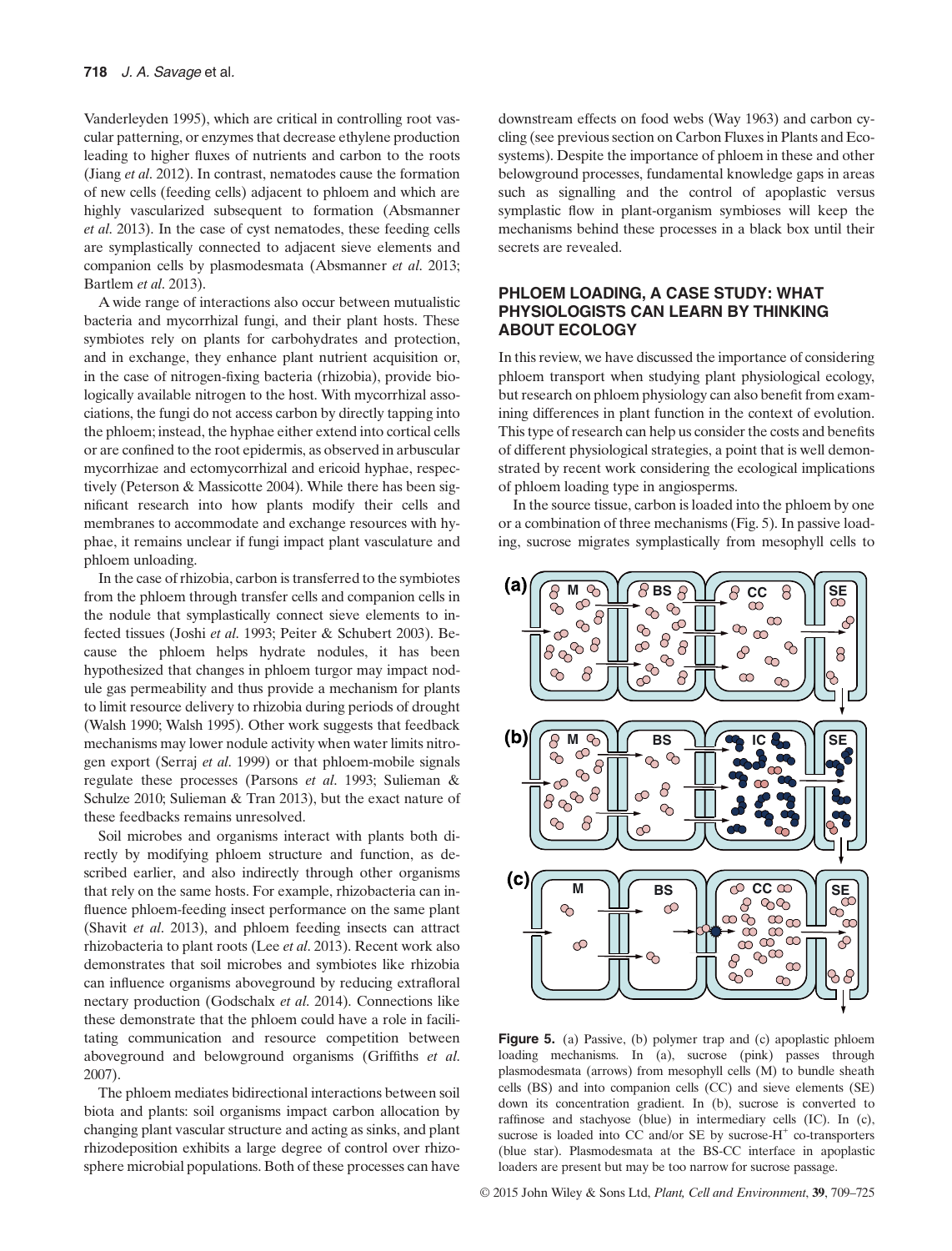sieve tubes down a concentration gradient (Reidel et al. 2009; Rennie & Turgeon 2009; Turgeon & Medville 1998; Zhang et al. 2014). A less common symplastic mechanism involves synthesis of raffinose and stachyose in specialized companion cells (intermediary cells) and is termed polymer trapping because it 'traps' sugar in the phloem on the basis of molecular size (Dölger et al. 2014; Zhang et al. 2014). The third mechanism, apoplastic loading, was the first to be discovered (Geiger et al. 1971) and is the most common strategy in crop plants. Apoplastic loading involves efflux of sucrose into the cell wall space and subsequent active uptake into the phloem by symport with protons (Braun *et al.* 2014).

It is currently believed that gymnosperms load passively (Liesche *et al.* 2011) and that passive phloem loading is ancestral in angiosperms (Turgeon et al. 2001). Passive loading is, with few exceptions, used primarily by trees (Rennie & Turgeon 2009), and active loading is more common in herbs and a restricted number of woody species. Recent work suggests that trees may not require an active loading step because they often maintain high concentrations of leaf sugars to offset low whole -plant hydraulic conductance in the xylem (Fu et al. 2011). The elevated sugar content in the leaves apparently provides enough foliar sucrose to drive phloem transport by Münch pressure flow and removes the need for thermodynamically active loading. It has also been suggested that loading strategies are correlated with climate (Gamalei 1989), but this appears to be due to the virtual absence of trees, and therefore, passive loading, in very cold climates, and is not a direct effect of temperature on loading (Davidson et al. 2011).

Given the almost complete absence of passive loading in herbs and the fact that active loading is an evolutionarily derived trait, what are the advantages of active loading? It is difficult to argue that energy must be expended in the loading step to drive long-distance transport efficiently because many trees, with much longer transport distances than herbs, seem to do without it (Turgeon 2010b). Even so, high solute concentration in the phloem, and the elevated hydrostatic pressure it generates, could be advantageous for other reasons, including coordinated regulation of loading and unloading at distant sites (Fisher 2000; Patrick 2013), wound healing (Knoblauch & Mullendore 2012), discouraging phloem feeders, which cannot tolerate high osmotic potentials (Turgeon 2010a) and optimizing viscosity for transport (Jensen et al. 2013). Another advantage is that active loading allows the plant to reduce overall sucrose levels in leaves and still generate the phloem pressure needed to drive long-distance transport (Turgeon 2010b). Reducing sucrose inventory frees up carbohydrates, which are needed to foster growth of new leaves. Following the compound interest law, the more efficiently new leaves are produced, the faster the overall relative growth rate of the plant. As a result, it is possible that phloem loading explains part of the variation observed in the leaf economic spectrum and has larger implications for plant growth strategies and species distributions (Reich 2014; Wright et al. 2004).

Although this could help explain the widespread adoption by active loading in herbs, it does not explain why some species accomplish this by polymer trapping while others load through the apoplast. One explanation for the evolution of polymer trapping could be that it allows other important compound(s) besides sucrose to enter the phloem symplastically. For example, in certain families that load by polymer trapping, iridoid glycosides, anti-microbial and anti-herbivore compounds are phloem mobile and are approximately the same molecular size as sucrose (Gowan et al. 1995; Lohaus & Schwerdtfeger 2014; Turgeon & Medville 2004; Voitsekhovskaja et al. 2009).

The concept of symplastic loading in general has been criticized on the grounds that a continuous plasmodesmatal pathway would allow ions and small molecules to enter the phloem from the mesophyll non-selectively (Lucas et al. 2013). However, selectivity is not as fundamental a property of phloem transport as is often assumed. Sieve tubes transport a wide range of ions and compounds in concentrations similar to those of other plant cells (Winter et al. 1992). Indeed, ions and small molecules continuously leak into the sieve tubes through the plasmodesmata that connect companion cells to their adjacent sieve tubes. Another limitation imposed by polymer trapping and passive loading is that up-regulation of loading capacity requires the placement of additional plasmodesmata, which does not occur in mature leaves, thus restricting the response to increased light availability (Amiard et al. 2005). Instead, these plants acclimate to high light by growing new leaves with higher vein densities.

Understanding the adaptive advantages and disadvantages conferred by different loading mechanisms will shed light on the complex role that phloem transport plays in growth and plant responses to the biotic and abiotic environments. Because of the impact of loading type on both the osmotic potential of leaf mesophyll cells and the form of sugar transported in the phloem, it could also have important implications for other aspects of plant physiology ranging from leaf hydraulics to fruit development (see earlier section on Carbon–Water Interactions) that have yet to be explored. Further research testing the hypotheses laid out in this section will help us better understand the complex evolutionary processes that have shaped the diversification of phloem loading and other aspects of phloem physiology.

### CONCLUSIONS AND FUTURE DIRECTIONS

As the primary delivery system for carbon inside the plant, the phloem serves a critical role in mediating shifts in carbon allocation and growth that influence how plants interact with the environment and how they impact local food webs and carbon cycling (Fig. 1). However, this is only one of the many ways that phloem physiology influences plant ecology. Because of its tight hydraulic connection with the xylem, the phloem can influence drought tolerance and reproduction in ways we are only starting to understand. However, despite the often central role the phloem plays in many plant–environment interactions, there is limited research considering its role in plant physiological ecology.

In this review, we highlight research that integrates phloem physiology and plant ecology by focusing on carbon–water interactions, carbon fluxes in plants and ecosystems, and biotic interactions. The material presented is by no means comprehensive, and there are many other ecologically important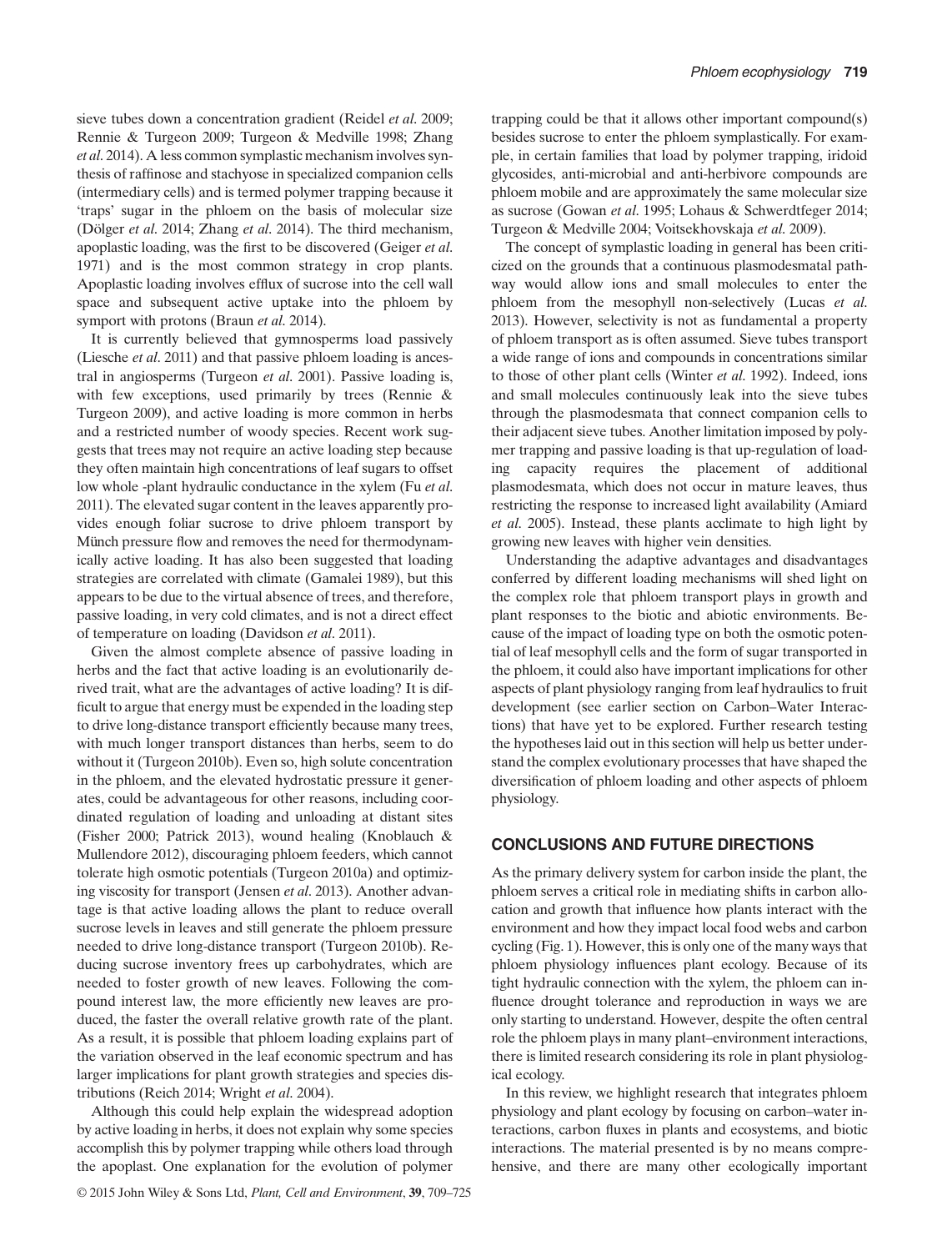aspects of plant physiology that could be influenced by the phloem including phenological changes that occur in response to phloem-mobile signals (Haywood et al. 2005; Turck et al. 2008; Turnbull 2011), production of isoprene and other organic volatile compounds (Kerstiens & Possell 2001; Logan et al. 2000) and the transport of nitrogen and amino acids (Tegeder 2014). However, the goal of this review is not to address all of the pertinent literature but to draw attention to the critical nature of research that lies at the interface between phloem physiology and ecology. Going forward, it is crucial that we increase our understanding of phloem function and develop a robust framework for considering the ecological and evolutionary implications of phloem physiology. To achieve these goals, there are four critical areas of research that we believe need to be pursued in the future.

- 1 Trade-offs in the phloem A central pursuit of physiological ecology is to understand the costs and benefits of different physiological strategies and determine how trade-offs impact plant performance. Unfortunately, many of the trade-offs that influence phloem structure and function are poorly understood. For example, a high level of symplastic continuity in the leaf is considered advantageous because it would minimize the need to actively transport secondary compounds and informational signals across membranes. However, as pointed out earlier, many species use active loading mechanisms (Turgeon 2010b). Is there a trade-off between fast growth strategies associated with active loading and efficient long-distance communication? Within a flower, there is variation in how symplastically connected individual organs are with the phloem (Werner *et al.* 2011). Are there costs and benefits of these differences? Research aimed at answering these questions and clarifying the relationship between phloem structure and function will help advance our understanding of different physiological strategies and thus provide a more robust framework for thinking about phloem evolution.
- 2 Xylem–phloem coupling There is a large body of work linking plant hydraulics and xylem function to species distributions and investigating the ecological implications of xylem form and function (e.g. Hacke & Sperry 2001; Jacobsen et al. 2007; Preston et al. 2006). Less attention has been paid to phloem, but the structural and physiological connections that exist between these two tissues, some of which may be governed by critical trade-offs, suggest that it could be equally influential in defining plant–environment relationships. Interactions between the xylem and phloem are especially important in sink tissue (e.g. flowers and fruit) where high osmotic gradients can alter the water balance of these two tissues (e.g. backflow in the xylem). Further investigation focusing on the interaction between the two vascular systems is likely to yield novel insights into the integration of plant functional properties and their significance for plant ecology by providing a unique perspective on plant structure and function that is not found if the two systems are studied separately.
- 3 *Environmental plasticity* Climate change and increasing levels of  $CO<sub>2</sub>$  appear to have a significant effect on the growth and survival of many species (Nemani et al. 2003), but little research has tried to investigate the impact of these

conditions on phloem transport or vascular architecture. Considering that phloem integrates changes that happen in both source and sink tissues, could changes in the phloem partially explain shifts in carbon allocation that are observed in  $CO<sub>2</sub>$  addition experiments? Do plants with different loading types exhibit altered responses to elevated  $CO<sub>2</sub>$ ? How do seasonal changes in the phloem impact plant phenology and broader sets of traits that impact species distributions? Research on these and related questions will allow us to better understand phloem plasticity and how it might impact plant carbon allocation and stress tolerance.

4 Ecosystem scale significance of phloem transport – Do physiological properties of phloem transport have importance at higher levels of organization, especially in relation to ecosystem-scale fluxes of carbohydrates and plant–soil interactions? Some authors (Kayler et al. 2010; Kuzyakov & Gavrichkova 2010) have proposed that phloem transport may be a bottleneck in the link between photosynthesis and belowground respiratory fluxes and that the observed ecosystem–scale relationships between photosynthesis and respiration are mediated by phloem-dependent traits. To what degree does the mass flux of sucrose in the phloem vary as a function of time of day, environmental conditions and seasonality? Can the changes in phloem physiology alter carbon supply and demand at the whole organismal scale? These questions have implications for understanding and predicting the controls not only of autotrophic plants but also of the heterotrophic organisms that depend on this flux.

The phloem serves as part of an integrative vascular network that allows plants, as modular organisms, to respond on a larger scale to their environment through processes that we are only beginning to understand (Knoblauch & Oparka 2012; Turgeon 2010a; van Bel 2003). One of the main challenges for physiologists going forward is to develop methods that will allow us to better characterize the phloem and facilitate the collection of data on a larger variety of species. Although this has been a major limiting factor in the field of phloem physiology in the past, there have been many promising advances in recent years (Cayla et al. 2015; Knoblauch et al. 2014; Mullendore et al. 2010; Savage et al. 2013; Windt 2007). With continued work in this area, we can open new opportunities to examine the evolution of phloem anatomy and consider phloem in a more rigorous ecological and evolutionary framework.

# ACKNOWLEDGMENTS

We acknowledge two anonymous reviewers, G. Hoch (University of Basel) and N.M. Holbrook (Harvard University) for providing thoughtful comments and feedback on the manuscript and T. Arnold (Dickinson College) for his involvement in the symposium that led to this review. Funding was provided by the Katharine H. Putnam Fellowship in Plant Science at the Arnold Arboretum (Savage); MBIE C06X0706, University of Waikato and Plant and Food Research (Clearwater); Plant Fellows (Klein) – an international postdoctoral fellowship program in plant sciences of the Zürich-Basel Plant Science Center;

© 2015 John Wiley & Sons Ltd, Plant, Cell and Environment, 39, 709–725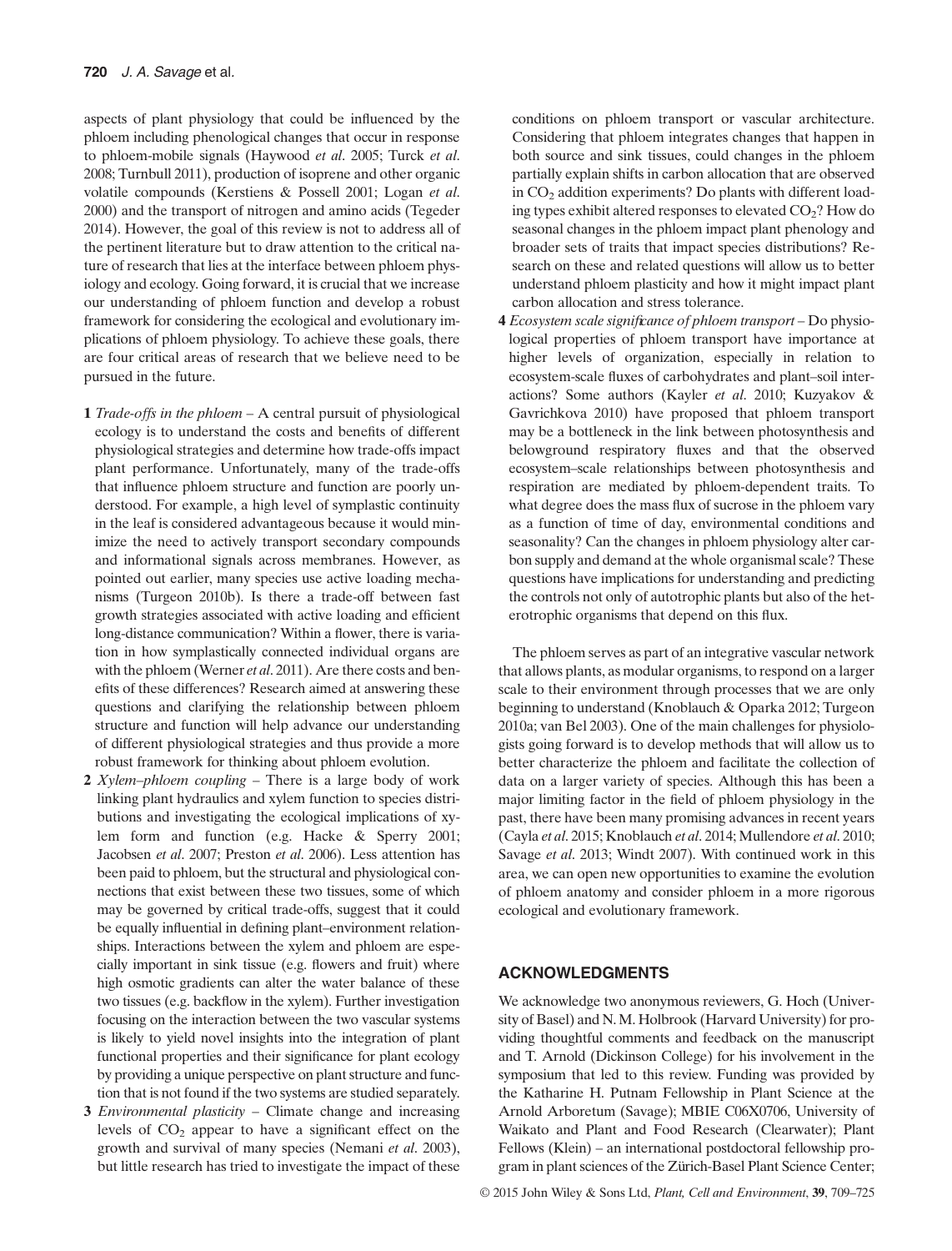NERC NE/I017749/1 (Mencuccini); Los Alamos National Laboratory LDRD-ER Program (Sevanto) and the National Science Foundation – Integrative Organismal Systems grant no. 1354718 (Turgeon). Research was cofunded by the National Science Foundation – Integrative Organismal Systems grant no. 1021779 (Holbrook) and the EU FP7 Marie Curie Actions and the Swiss National Fund Project FORCARB (31003A\_14753/1) allocated to the Basel Plant Ecology (Körner).

#### **REFERENCES**

- Absmanner B., Stadler R. & Hammes U.Z. (2013) Phloem development in nematode-induced feeding sites: the implications of auxin and cytokinin. Frontiers in Plant Science 4, 1–14.
- Ackerly D. (2004) Functional strategies of chaparral shrubs in relation to seasonal water deficit and disturbance. Ecological Monographs 74, 25–44.
- Améglio T., Bodet C., Lacointe A. & Cochard H. (2002) Winter embolism, mechanisms of xylem hydraulic conductivity recovery and springtime growth patterns in walnut and peach trees. Tree Physiology 22, 1211–1220.
- Amiard V., Mueh K.E., Demmig-Adams B., Ebbert V., Turgeon R. & Adams W. W. (2005) Anatomical and photosynthetic acclimation to the light environment in species with differing mechanisms of phloem loading. Proceedings of the National Academy of Sciences of the United States of America 102, 12968–12973.
- Andersen C.P., Nikolov I., Nikolova P., Matyssek R. & Häberle K.H. (2005) Estimating "autotrophic" belowground respiration in spruce and beech forests: decreases following girdling. European Journal of Forest Research 124, 155–163.
- Appel H.M., Arnold T.M. & Schultz J.C. (2012) Effects of jasmonic acid, branching and girdling on carbon and nitrogen transport in poplar. New Phytologist 195, 419–426.
- Arnold T., Appel H., Patel V., Stocum E., Kavalier A. & Schultz J. (2004) Carbohydrate translocation determines the phenolic content of Populus foliage: a test of the sink–source model of plant defense. New Phytologist 164, 157–164.
- Arnold T.M. & Schultz J.C. (2002) Induced sink strength as a prerequisite for induced tannin biosynthesis in developing leaves of Populus. Oecologia 130, 585–593.
- Ågren G.I., Axelsson B., Flower-Ellis J.G.K., Linder S., Persson H., Stall H. & Troeng E. (1980) Annual carbon budget for a young scots pine. Ecological Bulletins 32, 307–313.
- Babst B.A., Ferrieri R.A., Gray D.W., Lerdau M., Schlyer D.J., Schueller M., … Orians C.M. (2005) Jasmonic acid induces rapid changes in carbon transport and partitioning in Populus. New Phytologist 167, 63–72.
- Barford C.C., Wofsy S.C., Goulden M.L., Munger J.W., Pyle E.H., Urbanski S.P., … Moore K. (2001) Factors controlling long- and short-term sequestration of atmospheric CO2 in a mid-latitude forest. Science 294, 1688–1691.
- Bartlem D.G., Jones M.G.K. & Hammes U.Z. (2013) Vascularization and nutrient delivery at root-knot nematode feeding sites in host roots. Journal of Experimental Botany 65, 1789–1798.
- Bazzaz F.A. (1987) Allocating resources to reproduction and defense. Bioscience 37, 58–67.
- Bekaert M., Edger P.P., Hudson C.M., Pires J.C. & Conant G.C. (2012) Metabolic and evolutionary costs of herbivory defense: systems biology of glucosinolate synthesis. New Phytologist 196, 596–605.
- van Bel A.J.E. (1978) Free space of xylem translocation pathway of tomato stem. Journal of Experimental Botany 29, 295–303.
- van Bel A.J.E. (1990) Xylem-phloem exchange via the rays: the undervalued route of transport Journal of Experimental Botany 41, 631–644.
- van Bel A.J.E. (2003) The phloem, a miracle of ingenuity. Plant, Cell and Environment 26, 125–149.
- van Bel A.J.E. & Knoblauch M. (2000) Sieve element and companion cell: the story of the comatose patient and the hyperactive nurse. Functional Plant Biology 27, 477–487.
- Berger S., Sinha A.K. & Roitsch T. (2007) Plant physiology meets phytopathology: plant primary metabolism and plant–pathogen interactions. Journal of Experimental Botany 58, 4019–4026.
- Bhupinderpal-Singh, Nordgren A., Löfvenius M.O., Högberg M.N., Mellander P. E. & Högberg P. (2003) Tree root and soil heterotrophic respiration as revealed by girdling of boreal Scots pine forest: extending observations beyond the first year. Plant, Cell and Environment 26, 1287–1296.
- Binkley D., Stape J.L., Takahashi E.N. & Ryan M.G. (2006) Tree-girdling to separate root and heterotrophic respiration in two Eucalyptus stands in Brazil. Oecologia 148, 447–454.
- Birschwilks M., Haupt S., Hofius D. & Neumann S. (2006) Transfer of phloemmobile substances from the host plants to the holoparasite Cuscuta sp. Journal of Experimental Botany 57, 911–921.
- Bonan G.B., Williams M., Fisher R.A. & Oleson K.W. (2014) Modeling stomatal conductance in the earth system: linking leaf water-use efficiency and water transport along the soil–plant–atmosphere continuum. Geoscientific Model Development 7, 2193–2222.
- Bondada B.R., Matthews M.A. & Shackel K.A. (2005) Functional xylem in the post-veraison grape berry. Journal of Experimental Botany 56, 2949–2957.
- Boyce C.K., Brodribb T.J., Feild T.S. & Zwieniecki M.A. (2009) Angiosperm leaf vein evolution was physiologically and environmentally transformative. Proceedings of the Royal Society B-Biological Sciences 276, 1771–1776.
- Braun D.M., Wang L. & Ruan Y.L. (2014) Understanding and manipulating sucrose phloem loading, unloading, metabolism, and signalling to enhance crop yield and food security. Journal of Experimental Botany 65, 1713–1735.
- Bull T.A., Gayler K.R. & Glasziou K.T. (1972) Lateral movement of water and sugar across xylem in sugarcane stalks. Plant Physiology 49, 1007–1011.
- Cardon Z.G., Czaja A.D., Funk J.L. & Vitt P.L. (2002) Periodic carbon flushing to roots of Quercus rubra saplings affects soil respiration and rhizosphere microbial biomass. Oecologia 133, 215–223.
- Cayla T., Batailler B., Le Hir R., Revers F., Anstead J.A., Thompson G.A., … Dinant S. (2015) Live imaging of companion cells and sieve elements in Arabidopsis leaves. Plos One 10, 1–22.
- Chapotin S.M., Holbrook N.M., Morse S.R. & Gutiérrez M.V. (2003) Water relations of tropical dry forest flowers: pathways for water entry and the role of extracellular polysaccharides. Plant, Cell and Environment 26, 623–630.
- Choat B., Gambetta G.A., Shackel K.A. & Matthews M.A. (2009) Vascular function in grape berries across development and its relevance to apparent hydraulic isolation. Plant Physiology 151, 1677–1687.
- Clearwater M.J., Luo Z., Ong S.E.C., Blattmann P. & Thorp T.G. (2012) Vascular functioning and the water balance of ripening kiwifruit (Actinidia chinensis) berries. Journal of Experimental Botany 63, 1835–1847.
- Clearwater M.J., Luo Z.W., Mazzeo M. & Dichio B. (2009) An external heat pulse method for measurement of sap flow through fruit pedicels, leaf petioles and other small-diameter stems. Plant, Cell and Environment 32, 1652–1663.
- Clearwater M.J., Ong S.E.C. & Li K.T. (2013) Sap flow and vascular functioning during fruit development. Acta Horticulturae 991, 385–392.
- Coley P.D., Bryant J.P. & Chapin F.S. (1985) Resource availability and plant antiherbivore defense. Science 230, 895–899.
- Connell J.H. (1971) On the role of natural enemies in preventing competitive exclusion in some marine animals and in the rain forest trees. In Dynamics of Populations (eds P.J. Den Boer & G. Gradweel), pp. 298–312, PUDOC, Wageningen.
- Cornwell W.K., Cornelissen J.H.C., Amatangelo K., Dorrepaal E., Eviner V.T., Godoy O., … Westoby M. (2008) Plant species traits are the predominant control on litter decomposition rates within biomes worldwide. Ecology Letters 11, 1065–1071.
- Costacurta A. & Vanderleyden J. (1995) Synthesis of phytohormones by plantassociated bacteria. Critical Reviews in Microbiology 21, 1–18.
- Dannoura M., Maillard P., Fresneau C., Plain C., Berveiller D., Gerant D., … Epron D. (2011) In situ assessment of the velocity of carbon transfer by tracing  $^{13}$ C in trunk CO<sub>2</sub> efflux after pulse labelling: variations among tree species and seasons. New Phytologist 190, 181-192.
- Daudet F.A., Améglio T., Cochard H., Archilla O. & Lacointe A. (2005) Experimental analysis of the role of water and carbon in tree stem diameter variations. Journal of Experimental Botany 56, 135–144.
- Davidson A., Keller F. & Turgeon R. (2011) Phloem loading, plant growth form, and climate. Protoplasma 248, 153–163.
- Davidson E.A. & Holbrook N.M. (2009) Is temporal variation in soil respiration linked to the phenology of photosynthesis? In Phenology of Ecosystem Processes: Applications in Global Change Research (ed A. Noormets), pp. 187–199. Springer Verlag, Dordrecht; New York.
- Davis S.D., Sperry J.S. & Hacke U.G. (1999) The relationship between xylem conduit diameter and cavitation caused by freezing. American Journal of Botany 86, 1367–1372.
- De la Barrera E. & Nobel P.S. (2004) Nectar: properties, floral aspects, and speculations on origin. Trends in Plant Science 9, 65–69.
- De Schepper V., De Swaef T., Bauweraerts I. & Steppe K. (2013) Phloem transport: a review of mechanisms and controls. Journal of Experimental Botany 64, 4839–4850.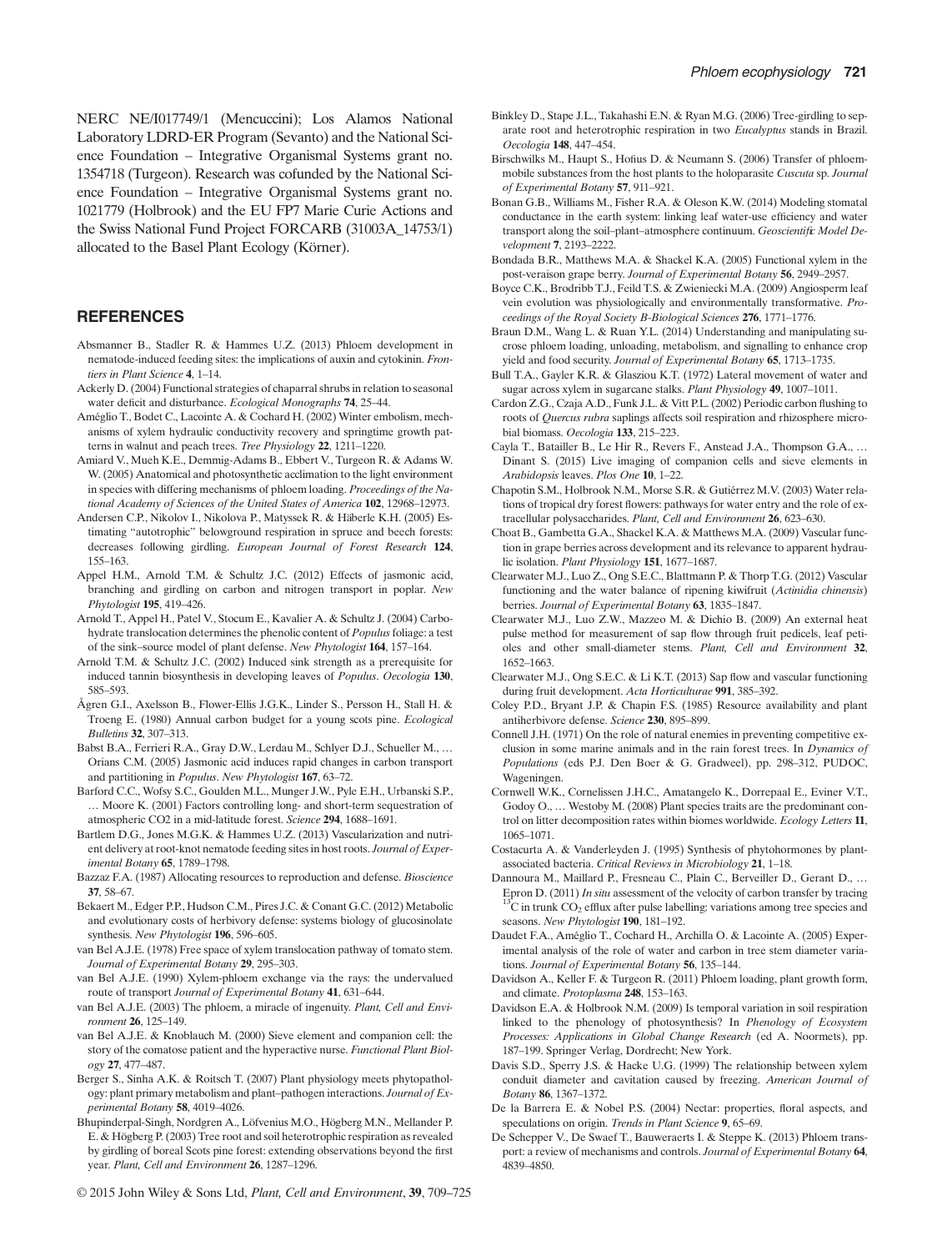- Dijkstra F.A., Carrillo Y., Pendall E. & Morgan J.A. (2013) Rhizosphere priming: a nutrient perspective. Frontiers in Microbiology 4, 1–8.
- Dölger J., Rademaker H., Liesche J., Schulz A. & Bohr T. (2014) Diffusion and bulk flow in phloem loading: a theoretical analysis of the polymer trap mechanism for sugar transport in plants. Physical Review E 90, 042704.
- Duursma R.A. & Medlyn B.E. (2012) MAESPA: a model to study interactions between water limitation, environmental drivers and vegetation function at tree and stand levels, with an example application to [CO2] × drought interactions. Geoscientific Model Development 5, 919–940.
- Elser J.J., Fagan W.F., Denno R.F., Dobberfuhl D.R., Folarin A., Huberty A., … Sterner R.W. (2000) Nutritional constraints in terrestrial and freshwater food webs. Nature 408, 578–580.
- Elzinga J.A., Atlan A., Biere A., Gigord L., Weis A.E. & Bernasconi G. (2007) Time after time: flowering phenology and biotic interactions. Trends In Ecology & Evolution 22, 432–439.
- Ewers F.W. (1985) Xylem structure and water conduction in conifer trees, dicot trees, and lianas. IAWA Bulletin 6, 309–317.
- Falster D.S., Brännström Å., Dieckmann U. & Westoby M. (2011) Influence of four major plant traits on average height, leaf-area cover, net primary productivity, and biomass density in single-species forests: a theoretical investigation. Journal of Ecology 99, 148–164.
- Farrar J.F. & Jones D.L. (2000) The control of carbon acquisition by roots. New Phytologist 147, 43–53.
- Feild T.S., Chatelet D.S. & Brodribb T.J. (2009) Ancestral xerophobia: a hypothesis on the whole plant ecophysiology of early angiosperms. Geobiology 7, 237–264.
- Feldpausch T.R., Lloyd J., Lewis S.L., Brienen R.J.W., Gloor M., Monteagudo M. A., … Phillips O.L. (2012) Tree height integrated into pantropical forest biomass estimates. Biogeosciences 9, 3381–3403.
- Ferrieri A.P., Appel H., Ferrieri R.A. & Schultz J.C. (2012) Novel application of 2-[F-18]fluoro-2-deoxy-D-glucose to study plant defenses. Nuclear Medicine and Biology 39, 1152–1160.
- Fine P.V.A., Mesones I. & Coley P.D. (2004) Herbivores promote habitat specialization by trees in Amazonian forests. Science 305, 663–665.
- Fisher D.B. (2000) Long-distance transport. In Biochemistry and Molecular Biology of Plants (eds B.B. Buchanan, W. Gruissem & R.L. Jones), pp. 730–784. American Society of Plant Physiologists, Rockville, MD.
- Friend A.D. (1995) PGEN An integrated model of leaf photosynthesis, transpiration, and conductance. Ecological Modelling 77, 233–255.
- Froelich D.R., Mullendore D.L., Jensen K.H., Ross-Elliott T.J., Anstead J.A., Thompson G.A., … Knoblauch M. (2011) Phloem ultrastructure and pressure flow: sieve-element-occlusion-related agglomerations do not affect translocation. Plant Cell 23, 4428–4445.
- Fu Q., Cheng L., Guo Y. & Turgeon R. (2011) Phloem loading strategies and water relations in trees and herbaceous plants. Plant Physiology 157, 1518–1527.
- Futuyma D.J. & Agrawal A.A. (2009) Macroevolution and the biological diversity of plants and herbivores. Proceedings of the National Academy of Sciences 106, 18054–18061.
- Galen C. (2005) It never rains but then it pours: the diverse effects of water on flower integrity and function. In Reproductive Allocation in Plants (eds E.G. Reekie & F.A. Bazzaz), pp. 75–93. Academic Press, Burlington, MA, USA.
- Gamalei Y. (1989) Structure and function of leaf minor veins in trees and herbs: a taxonomic review. Trees-Structure and Function 3, 96–110.
- Geiger D.R., Malone J. & Cataldo D.A. (1971) Structural evidence for the theory of vein loading of translocate. American Journal of Botany 58, 672–675.
- Gershenzon J. (1994) Metabolic costs of terpenoids accumulation in higher plants. Journal of Chemical Ecology 20, 1281–1328.
- Giardina C.P., Litton C.M., Crow S.E. & Asner G.P. (2014) Warming-related increases in soil CO2 efflux are explained by increased below-ground carbon flux. Nature Climate Change 4, 822–827.
- Giardina C.P. & Ryan M.G. (2002) Total belowground carbon allocation in a fastgrowing Eucalyptus plantation estimated using a carbon balance approach. Ecosystems 5, 487–499.
- Givnish T.J. (1995) Plant stems: biomechanical adaptations for energy capture and influence on species distributions. In Plant Stems: Physiology and Functional Morphology (ed B.L. Gartner), pp. 3–49. Chapman and Hall, New York.
- Givnish T.J., Wong S.C., Stuart-Williams H., Holloway-Phillips M. & Farquhar G. D. (2014) Determinants of maximum tree height in Eucalyptus species along a rainfall gradient in Victoria, Australia. Ecology 95, 2991–3007.
- Godschalx A.L., Schädler M., Trisel J.A., Balkan M.A. & Ballhorn D.J. (2014) Ants are less attracted to the extrafloral nectar of plants with symbiotic, nitrogen-fixing rhizobia. Ecology 96, 348–354.
- Gómez S., Ferrieri R.A., Schueller M. & Orians C.M. (2010) Methyl jasmonate elicits rapid changes in carbon and nitrogen dynamics in tomato. New Phytologist 188, 835–844.
- Gowan E., Lewis B.A. & Turgeon R. (1995) Phloem transport of antirrhinoside, an iridoid glycoside, in Asarina scandens (Scrophulariaceae). Journal of Chemical Ecology 21, 1781–1788.
- Greer D.H. & Rogiers S.Y. (2009) Water flux of Vitis vinifera L. cv. Shiraz bunches throughout development and in relation to late-season weight loss. American Journal of Enology and Viticulture 60, 155–163.
- Griffiths B.S., Christensen S. & Bonkowski M. (2007) Microfaunal interactions in the rhizosphere, how nematodes and protozoa link above- and belowground processes. In The Rhizosphere: An Ecological Perspective (eds Z.G. Cardon & J.L. Whitbeck), pp. 57–71. Elsevier Academic Press, Amsterdam; Boston.
- Grime J.P. (2006) Trait convergence and trait divergence in herbaceous plant communities: mechanisms and consequences. Journal of Vegetation Science 17, 255–260.
- Hacke U.G. & Sperry J.S. (2001) Functional and ecological xylem anatomy. Perspectives in Plant Ecology Evolution and Systematics 4, 97–115.
- Hacke U.G., Sperry J.S., Pockman W.T., Davis S.D. & McCulloch K.A. (2001) Trends in wood density and structure are linked to prevention of xylem implosion by negative pressure. Oecologia 126, 457-461.
- Hall A.J., Minchin P.E.H., Clearwater M.J. & Génard M. (2013) A biophysical model of kiwifruit (Actinidia deliciosa) berry development. Journal of Experimental Botany 64, 5473–5483.
- Hanson P.J., Edwards N.T., Garten C.T. & Andrews J.A. (2000) Separating root and soil microbial contributions to soil respiration: a review of methods and observations. Biogeochemistry 48, 115-146.
- Hartmann A., Schmid M., Tuinen D. & Berg G. (2009) Plant-driven selection of microbes. Plant and Soil 321, 235-257.
- Haywood V., Yu T.S., Huang N.C. & Lucas W.J. (2005) Phloem long-distance trafficking of Gibberellic acid-insensitive RNA regulates leaf development. Plant Journal 42, 49–68.
- Heard S.B. & Buchanan C.K. (1998) Larval performance and association within and between two species of hackberry nipple gall insects, Pachypsylla spp. (Homoptera: Psyllidae). American Midland Naturalist 140, 351–357.
- Heil M. & Ton J. (2008) Long-distance signalling in plant defence. Trends in Plant Science **13**, 264–272.
- Herms D.A. & Mattson W.J. (1992) The dilemma of plants to grow or defend. Quarterly Review of Biology 67, 283–335.
- Hickler T., Prentice I.C., Smith B., Sykes M.T. & Zaehle S. (2006) Implementing plant hydraulic architecture within the LPJ Dynamic Global Vegetation Model. Global Ecology and Biogeography 15, 567–577.
- Higuchi H. & Sakuratani T. (2005) The sap flow in the peduncle of the mango (Mangifera indica L.) inflorescence as measured by the stem heat balance method. Journal of the Japanese Society for Horticultural Science 74, 109–114.
- Hoch G. (2005) Fruit-bearing branchlets are carbon autonomous in mature broad-leaved temperate forest trees. Plant, Cell and Environment 28, 651–659.
- Hoch G., Richter A. & Korner C. (2003) Non-structural carbon compounds in temperate forest trees. Plant Cell and Environment 26, 1067–1081.
- Högberg P., Nordgren A., Buchmann N., Taylor A.F.S., Ekblad A., Högberg M. N., … Read D.J. (2001) Large-scale forest girdling shows that current photosynthesis drives soil respiration. Nature 411, 789–792.
- Högberg P. & Read D.J. (2006) Towards a more plant physiological perspective on soil ecology. Trends in Ecology and Evolution 21, 548–554.
- Holland J.N., Cheng W.X. & Crossley D.A. (1996) Herbivore-induced changes in plant carbon allocation: assessment of below-ground C fluxes using carbon-14. Oecologia 107, 87–94.
- Hölttä T., Mencuccini M. & Nikinmaa E. (2009) Linking phloem function to structure: analysis with a coupled xylem-phloem transport model. Journal of Theoretical Biology 259, 325–337.
- Hölttä T., Vesala T., Sevanto S., Peramaki M. & Nikinmaa E. (2006) Modeling xylem and phloem water flows in trees according to cohesion theory and Munch hypothesis. Trees-Structure and Function 20, 67–78.
- Honkanen T., Haukioja E. & Kitunen V. (1999) Responses of Pinus sylvestris branches to simulated herbivory are modified by tree sink/source dynamics and by external resources. Functional Ecology 13, 126–140.
- van Iersel M.W., Oosterhuis D.M. & Harris W.M. (1994) Apoplastic water-flow to cotton leaves and fruits during development Journal of Experimental Botany 45, 163–169.
- Inbar M., Eshel A. & Wool D. (1995) Interspecific competition among phloemfeeding insects mediated by induced host-plant sinks. Ecology 76, 1506–1515.
- Jacobsen A.L., Agenbag L., Esler K.J., Pratt R.B., Ewers F.W. & Davis S.D. (2007) Xylem density, biomechanics and anatomical traits correlate with water stress in 17 evergreen shrub species of the Mediterranean-type climate region of South Africa. Journal of Ecology 95, 171–183.
- Janssens I.A., Lankreijer H., Matteucci G., Kowalski A.S., Buchmann N., Epron D., … Valentini R. (2001) Productivity overshadows temperature in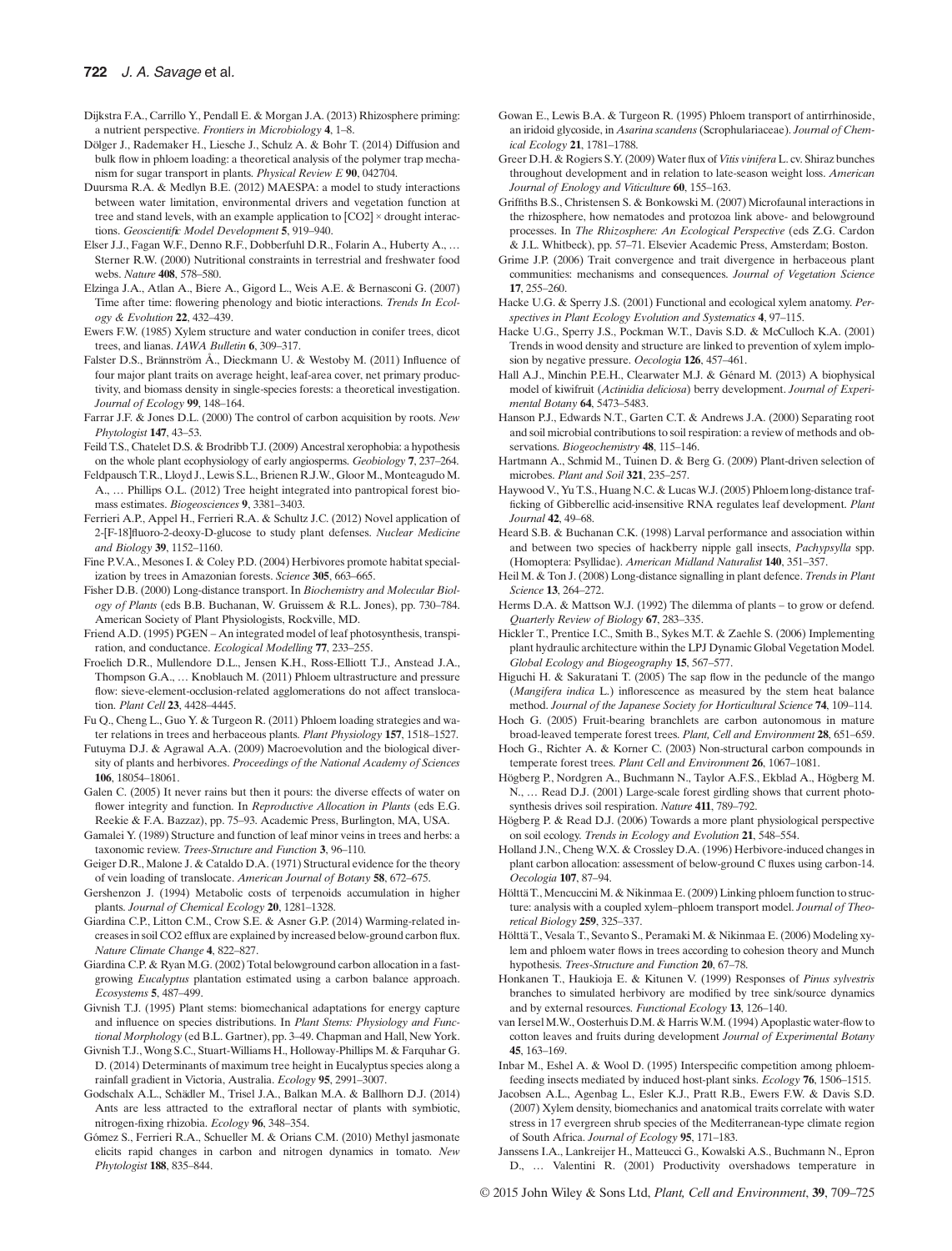- Janzen D.H. (1970) Herbivores and the number of tree species in tropical forests. American Naturalist 104, 501–529.
- Jensen K.H., Lee J., Bohr T., Bruus H., Holbrook N.M. & Zwieniecki M.A. (2011) Optimality of the Munch mechanism for translocation of sugars in plants. Journal of the Royal Society Interface 8, 1155–1165.
- Jensen K.H., Savage J.A. & Holbrook N.M. (2013) Optimal concentration for sugar transport in plants. Journal of the Royal Society Interface 10, 1–9.
- Jiang F., Chen L., Belimov A.A., Shaposhnikov A.I., Gong F., Meng X., … Dodd I.C. (2012) Multiple impacts of the plant growth-promoting rhizobacterium Variovorax paradoxus 5C-2 on nutrient and ABA relations of Pisum sativum. Journal of Experimental Botany 63, 6421–6430.
- Johnson D., Leake J.R., Ostle N., Ineson P. & Read D.J. (2002) In situ (CO2)-C-13 pulse-labelling of upland grassland demonstrates a rapid pathway of carbon flux from arbuscular mycorrhizal mycelia to the soil. New Phytologist 153, 327–334.
- Jones C.G., Hopper R.F., Coleman J.S. & Krischik V.A. (1993) Control of systemically induced herbivore resistance by plant vascular architecture. Oecologia 93, 452–456.
- Jones D., Nguyen C. & Finlay R. (2009) Carbon flow in the rhizosphere: carbon trading at the soil–root interface. Plant and Soil 321, 5–33.
- Joshi P.A., Caetanoanolles G., Graham E.T. & Gresshoff P.M. (1993) Ultrastructure of transfer cells in spontaneous nodules of alfalfa (Medicago sativa). Protoplasma 172, 64–76.
- Jyske T. & Hölttä T. (2015) Comparison of phloem and xylem hydraulic architecture in Picea abies stems. New Phytologist 205, 102–115.
- Kaplan I. & Denno R.F. (2007) Interspecific interactions in phytophagous insects revisited: a quantitative assessment of competition theory. Ecology Letters 10, 977–994.
- Kaplan I., Halitschke R., Kessler A., Sardanelli S. & Denno R.F. (2008) Constitutive and induced defenses to herbivory in above- and belowground plant tissues. Ecology 89, 392-406.
- Kayler Z., Gessler A. & Buchmann N. (2010) What is the speed of link between aboveground and belowground processes? New Phytologist 187, 886–888.
- Kerstiens G. & Possell M. (2001) Is competence for isoprene emission related to the mode of phloem loading? New Phytologist 152, 368–372.
- King D.A. (1991) Tree allometry, leaf size and adult tree size in old-growth forests of western Oregon. Tree Physiology 9, 369–381.
- Klein T. & Hoch G. (2015) Tree carbon allocation dynamics determined using a carbon mass balance approach New Phytologist 205, 147–159.
- Knoblauch M., Froelich D.R., Pickard W.F. & Peters W.S. (2014) SEORious business: structural proteins in sieve tubes and their involvement in sieve element occlusion. Journal of Experimental Botany 65, 1879–1893.
- Knoblauch M. & Mullendore D.L. (2012) Sieve element occlusion. In Phloem: Molecular Cell Biology, Systemic Communication, Biotic Interactions (eds G. A. Thompson & A.J.E. van Bel), pp. 141–153. John Wiley & Sons, Ames, IA.
- Knoblauch J., Mullendore D.L., Jensen K.H. & Knoblauch M. (2014) Pico gauges for minimally invasive intracellular hydrostatic pressure measurements. Plant Physiology 166, 1271–1279.
- Knoblauch M. & Oparka K. (2012) The structure of the phloem still more questions than answers. Plant Journal 70, 147–156.
- Knoblauch M. & Peters W.S. (2010) Munch, morphology, microfluidics our structural problem with the phloem. Plant, Cell and Environment 33, 1439–1452.
- Körner C. (2003) Carbon limitation in trees. Journal of Ecology 91, 4–17. Kuzyakov Y. & Gavrichkova O. (2010) Time lag between photosynthesis and
- carbon dioxide efflux from soil: a review of mechanisms and controls. Global Change Biology 16, 3386–3406.
- Lalonde S., Tegeder M., Throne-Holst M., Frommer W.B. & Patrick J.W. (2003) Phloem loading and unloading of sugars and amino acids. Plant, Cell and Environment 26, 37–56.
- Larson K.C. & Whitham T.G. (1991) Manipulation of food resources by gallforming aphid: the physiology of sink–source interactions. Oecologia 88, 15–21.
- Larson K.C. & Whitham T.G. (1997) Competition between gall aphids and natural plant sinks: plant architecture affects resistance to galling. Oecologia 109, 575–582.
- Lebon A., Mailleret L., Dumont Y. & Grognard F. (2014) Direct and apparent compensation in plant–herbivore interactions. Ecological Modelling 290, 192–203.
- Lee B., Lee S. & Ryu C. (2013) Above ground aphid feeding attracts belowground plant growth-promoting rhizobacteria and primes plant immunity in pepper. Paper presented at the Recent advances in biofertilizers and biofungicides (PGPR) for sustainable agriculture. Proceedings of 3rd Asian Conference on Plant Growth-Promoting Rhizobacteria (PGPR) and other Microbials, Manila, Philippines.
- Lemoine R., La Camera S., Atanassova R., Dédaldéechamp F., Allario T., Pourtau N., … Durand M. (2013) Source-to-sink transport of sugar and regulation by environmental factors. Frontiers in Plant Science 4, 1-21.
- Liesche J., Martens H.J. & Schulz A. (2011) Symplasmic transport and phloem loading in gymnosperm leaves. Protoplasma 248, 181–190.
- Lin J.C. (1997) Water Relations of Cotton Flowers. Harvard University, Cambridge, MA.
- Logan B.A., Monson R.K. & Potosnak M.J. (2000) Biochemistry and physiology of foliar isoprene production. Trends in Plant Science 5, 477–481.
- Lohaus G. & Schwerdtfeger M. (2014) Comparison of sugars, iridoid glycosides and amino acids in nectar and phloem sap of Maurandya barclayana, Lophospermum erubescens, and Brassica napus. Plos One 9, 1–8.
- Lucas W.J., Groover A., Lichtenberger R., Furuta K., Yadav S.R., Helariutta Y., … Kachroo P. (2013) The plant vascular system: evolution, development and functions. Journal of Integrative Plant Biology 55, 294–388.
- Mackay D.S., Ewers B.E., Loranty M.M., Kruger E.L. & Samanta S. (2012) Bayesian analysis of canopy transpiration models: a test of posterior parameter means against measurements. Journal of Hydrology 432, 75–83.
- Malhi Y., Baldocchi D.D. & Jarvis P.G. (1999) The carbon balance of tropical, temperate and boreal forests. Plant, Cell and Environment 22, 715–740.
- Matthews M.A. & Shackel K.A. (2005) Growth and water transport in fleshy fruit. In Vascular Transport in Plants(eds N.M. Holbrook & M.A. Zwieniecki), pp. 181–197. Elsevier Academic Press, San Diego.
- Mazzeo M., Dichio B., Clearwater M.J., Montanaro G. & Xiloyannis C. (2013) Hydraulic resistance of developing Actinidia fruit. Annals of Botany 12, 197–205.
- McCulloh K.A. & Sperry J.S. (2005) Patterns in hydraulic architecture and their implications for transport efficiency. Tree Physiology 25, 257–267.
- McCulloh K.A., Sperry J.S. & Adler F.R. (2003) Water transport in plants obeys Murray's law. Nature 421, 939–942.
- McDowell N.G., Bond B.J., Dickman L.T., Ryan M.G. & Whitehead D. (2011) Relationship between tree height and carbon isotope discrimination. In Sizeand Age-related Changes in Tree Structure and Function (eds F.C. Meinzer, B. Lachenbruch & T.E. Dawson), pp. 255–286. Springer, New York.
- McDowell N.G., Fisher R.A., Xu C.G., Domec J.C., Hölttä T., Mackay D.S., … Pockman W.T. (2013) Evaluating theories of drought-induced vegetation mortality using a multimodel-experiment framework. New Phytologist 200, 304–321.
- McDowell N.G. & Sevanto S. (2010) The mechanisms of carbon starvation: how, when, or does it even occur at all? New Phytologist 186, 264-266.
- McNaughton S.J. (1983) Compensatory plant growth as a response to herbivory. Oikos 40, 329–336.
- Meier I.C., Avis P.G. & Phillips R.P. (2013) Fungal communities influence root exudation rates in pine seedlings. FEMS Microbiology Ecology 83, 585–595.
- Mencuccini M. (2002) Hydraulic constraints in the functional scaling of trees. Tree Physiology 22, 553–565.
- Mencuccini M. & Hölttä T. (2010a) On light bulbs and marbles. Transfer times and teleconnections in plant fluid transport systems. New Phytologist 187, 889–891.
- Mencuccini M. & Hölttä T. (2010b) The significance of phloem transport for the speed with which canopy photosynthesis and belowground respiration are linked. New Phytologist 185, 189–203.
- Mencuccini M., Hölttä T. & Martínez-Vilalta J. (2011) Comparative criteria for models of the vascular transport systems of tall trees. In Size- and Age-related Changes in Tree Structure and Function (eds F.C. Meinzer, B. Lachenbruch & T.E. Dawson), pp. 309–339. Springer, Netherlands.
- Meyer S., Lauterbach C., Niedermeier M., Barth I., Sjolund R.D. & Sauer N. (2004) Wounding enhances expression of AtSUC3, a sucrose transporter from Arabidopsis sieve elements and sink tissues. Plant Physiology 134, 684–693.
- Migliavacca M., Reichstein M., Richardson A.D., Colombo R., Sutton M.A., Lasslop G., … van der Molen M.K. (2011) Semiempirical modeling of abiotic and biotic factors controlling ecosystem respiration across eddy covariance sites. Global Change Biology 17, 390–409.
- Minchin P.E.H. & Lacointe A. (2005) New understanding on phloem physiology and possible consequences for modelling long-distance carbon transport. New Phytologist 166, 771–779.
- Mullendore D.L., Windt C.W., Van As H. & Knoblauch M. (2010) Sieve tube geometry in relation to phloem flow. Plant Cell 22, 579–593.
- Münch E. (1930) Die stoffbewegungen in der pflanze. Gustav Fischer, Jena, Germany.
- Nemani R.R., Keeling C.D., Hashimoto H., Jolly W.M., Piper S.C., Tucker C.J., … Running S.W. (2003) Climate-driven increases in global terrestrial net primary production from 1982 to 1999. Science 300, 1560–1563.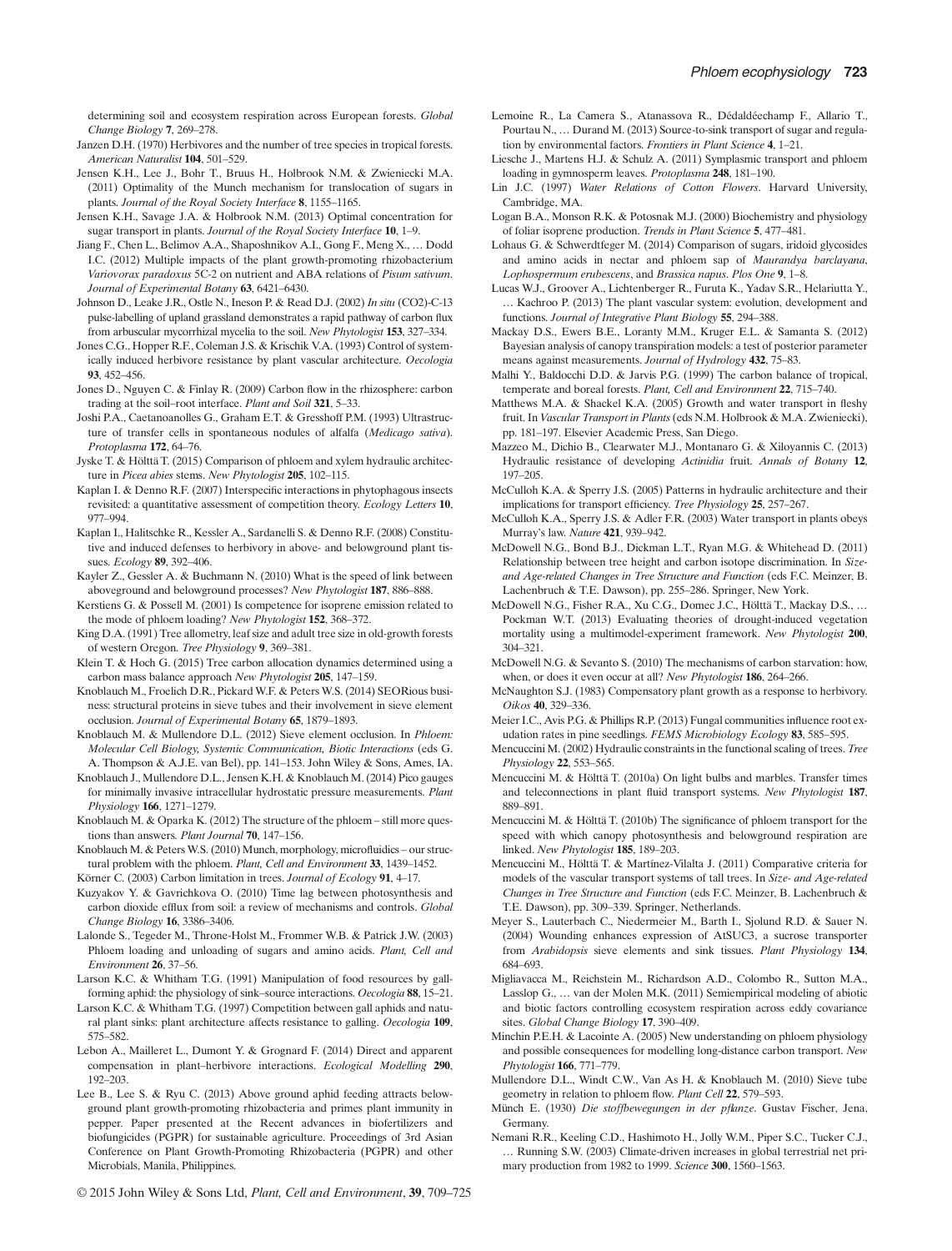- Nguyen C. (2003) Rhizodeposition of organic C by plants: mechanisms and controls. Agronomie 23, 375–396.
- Nikinmaa E., Hölttä T., Hari P., Kolari P., Mäkelä A., Sevanto S. & Vesala T. (2013) Assimilate transport in phloem sets conditions for leaf gas exchange. Plant, Cell and Environment 36, 655–669.
- Nobel P.S., Andrade J.L., Wang N. & North G.B. (1994) Water potentials for developing cladodes and fruits of a succulent plant, including xylem-versusphloem implications for water movement. Journal of Experimental Botany 45, 1801–1807.
- Nobel P.S. & De la Barrera E. (2000) Carbon and water balances for young fruits of platyopuntias. Physiologia Plantarum 109, 160–166.
- Nowak R.S. & Caldwell M.M. (1984) A test of compensatory photosynthesis in the field: implications for herbivory tolerance. Oecologia 61, 311–318.
- O'Brien M.J., Leuzinger S., Philipson C.D., Tay J. & Hector A. (2014) Drought survival of tropical tree seedlings enhanced by non-structural carbohydrate levels. Nature Climate Change 4, 710–714.
- Ogée J., Brunet Y., Loustau D., Berbigier P. & Delzon S. (2003) MuSICA, a CO2, water and energy multilayer, multileaf pine forest model: evaluation from hourly to yearly time scales and sensitivity analysis. Global Change Biology 9, 697–717.
- Ohya T., Tanoi K., Hamada Y., Okabe H., Rai H., Hojo J., … Nakanishi T.M. (2008) An analysis of long-distance water transport in the soybean stem using H(2)(15)O. Plant and Cell Physiology 49, 718–729.
- Orians C. (2005) Herbivores, vascular pathways, and systemic induction: facts and artifacts. Journal of Chemical Ecology 31, 2231–2242.
- Orians C.M., Thorn A. & Gómez S. (2011) Herbivore-induced resource sequestration in plants: why bother? Oecologia 167, 1–9.
- Parsons R., Stanforth A., Raven J.A. & Sprent J.I. (1993) Nodule growth and activity may be regulated by a feedback mechanism involving phloem nitrogen. Plant, Cell and Environment 16, 125–136.
- Patrick J.W. (1997) Phloem unloading: sieve element unloading and post-sieve element transport. Annual Review of Plant Physiology and Plant Molecular Biology 48, 191–222.
- Patrick J.W. (2013) Does Don Fisher's high-pressure manifold model account for phloem transport and resource partitioning? Frontiers in Plant Science 4, 1–17.
- Peel A.J. & Ho L.C. (1970) Colony size of Tuberolachnus salignus (Gmelin) in relation to mass transport of  $^{14}$ C-labelled assimilates from the leaves in Willow. Physiologia Plantarum 23, 1033–1038.
- Peiter E. & Schubert S. (2003) Sugar uptake and proton release by protoplasts from the infected zone of Vicia faba L. nodules: evidence against apoplastic sugar supply of infected cells. Journal of Experimental Botany 54, 1691–1700.
- Peterson R.L. & Massicotte H.B. (2004) Exploring structural definitions of mycorrhizas, with emphasis on nutrient-exchange interfaces. Canadian Journal of Botany-Revue Canadienne de Botanique 82, 1074–1088.
- Petit G. & Crivellaro A. (2014) Comparative axial widening of phloem and xylem conduits in small woody plants. Trees-Structure and Function 28, 915–921.
- Pichersky E. & Gershenzon J. (2002) The formation and function of plant volatiles: perfumes for pollinator attraction and defense. Current Opinion in Plant Biology 5, 237–243.
- Preston K.A., Cornwell W.K. & DeNoyer J.L. (2006) Wood density and vessel traits as distinct correlates of ecological strategy in 51 California coast range angiosperms. New Phytologist 170, 807–818.
- Reich P.B. (2014) The world-wide 'fast-slow' plant economics spectrum: a traits manifesto. Journal of Ecology 102, 275–301.
- Reidel E.J., Rennie E.A., Amiard V., Cheng L.L. & Turgeon R. (2009) Phloem loading strategies in three plant species that transport sugar alcohols. Plant Physiology 149, 1601–1608.
- Rennie E.A. & Turgeon R. (2009) A comprehensive picture of phloem loading strategies. Proceedings of the National Academy of Sciences of the United States of America 106, 14162–14167.
- Richards J.H. & Caldwell M.M. (1985) Soluble carbohydrates, concurrent photosynthesis and efficiency in re-growth following defoliation, a field-study with Agropyron species. Journal of Applied Ecology 22, 907–920.
- Roddy A.B., Guilliams C.M., Lilittham T., Farmer J., Wormser V., Pham T., … Dawson T.E. (2013) Uncorrelated evolution of leaf and petal venation patterns across the angiosperm phylogeny. Journal of Experimental Botany 64, 4081–4088.
- Rosenkranz H., Vogel R., Greiner S. & Rausch T. (2001) In wounded sugar beet (Beta vulgaris L.) tap-root, hexose accumulation correlates with the induction of a vacuolar invertase isoform. Journal of Experimental Botany 52, 2381–2385.
- Ryan M.G., Phillips N. & Bond B.J. (2006) The hydraulic limitation hypothesis revisited. Plant, Cell and Environment 29, 367–381.
- Ryan M.G. & Yoder B.J. (1997) Hydraulic limits to tree height and tree growth. Bioscience 47, 235–242.
- Sala A., Piper F. & Hoch G. (2010) Physiological mechanisms of drought-induced tree mortality are far from being resolved. New Phytologist 186, 274–281.
- Sala A., Woodruff D.R. & Meinzer F.C. (2012) Carbon dynamics in trees: feast or famine? Tree Physiology 32, 764-775.
- Salleo S., Lo Gullo M.A., Trifilò P. & Nardini A. (2004) New evidence for a role of vessel-associated cells and phloem in the rapid xylem refilling of cavitated stems of Laurus nobilis L. Plant, Cell and Environment 27, 1065–1076.
- Sauter J.J. (1982) Efflux and reabsorption of sugars in the xylem I. Seasonal changes in sucrose efflux in Salix. Zeitschrift Fur Pflanzenphysiologie 106, 325–336.
- Savage J.A., Haines D.F. & Holbrook N.M. (2015) The making of giant pumpkins: how selective breeding changed the phloem of Cucurbita maxima from source to sink. Plant, Cell and Environment 38, 1543-1554.
- Savage J.A., Zwieniecki M.A. & Holbrook N.M. (2013) Phloem transport velocity varies over time and among vascular bundles during early cucumber seedling development. Plant Physiology 163, 1409–1418.
- Schadel C., Blochl A., Richter A. & Hoch G. (2009) Short-term dynamics of nonstructural carbohydrates and hemicelluloses in young branches of temperate forest trees during bud break. Tree Physiology 29, 901–911.
- Schiestl-Aalto P., Kulmala L., Mäkinen H., Nikinmaa E. & Mäkelä A. (2015) CASSIA – a dynamic model for predicting intra-annual sink demand and interannual growth variation in Scots pine. New Phytologist 206, 647–659.
- Schill V., Hartung W., Orthen B. & Weisenseel M.H. (1996) The xylem sap of maple (Acer platanoides) trees – sap obtained by a novel method shows changes with season and height. Journal of Experimental Botany 47, 123-133.
- Schnyder H. (1993) The role of carbohydrate storage and redistribution in the source-sink relations of wheat and barley during grain filling - A review. New Phytologist 123, 233–245.
- Schultz J.C., Appel H.M., Ferrieri A.P. & Arnold T.M. (2013) Flexible resource allocation during plant defense responses. Frontiers in Plant Science 4, 1–11.
- Schwachtje J., Minchin P.E.H., Jahnke S., van Dongen J.T., Schittko U. & Baldwin I.T. (2006) SNF1-related kinases allow plants to tolerate herbivory by allocating carbon to roots. Proceedings of the National Academy of Sciences of the United States of America 103, 12935–12940.
- Scott-Denton L.E., Rosenstiel T.N. & Monson R.K. (2006) Differential controls by climate and substrate over the heterotrophic and rhizospheric components of soil respiration. Global Change Biology 12, 205–216.
- Serraj R., Sinclair T.R. & Purcell L.C. (1999) Symbiotic N2 fixation response to drought. Journal of Experimental Botany 50, 143–155.
- Sevanto S. (2014) Phloem transport and drought. Journal of Experimental Botany 65, 1751–1759.
- Sevanto S., Hölttä T. & Holbrook N.M. (2011) Effects of the hydraulic coupling between xylem and phloem on diurnal phloem diameter variation. Plant, Cell and Environment 34, 690–703.
- Sevanto S., Hölttä T., Markkanen T., Peramaki M., Nikinmaa E. & Vesala T. (2005) Relationships between diurnal xylem diameter variation and environmental factors in Scots pine. Boreal Environment Research 10, 447–458.
- Sevanto S., Nikinmaa E., Riikonen A., Daley M., Pettijohn J.C., Mikkelsen T.N., … Holbrook N.M. (2008) Linking xylem diameter variations with sap flow measurements. Plant and Soil 305, 77–90.
- Sevanto S., Vesala T., Perämäki M. & Nikinmaa E. (2003) Sugar transport together with environmental conditions controls time lags between xylem and stem diameter changes. Plant, Cell and Environment 26, 1257-1265.
- Shavit R., Ofek-Lalzar M., Burdman S. & Morin S. (2013) Inoculation of tomato plants with rhizobacteria enhances the performance of the phloem-feeding insect Bemisia tabaci. Frontiers in Plant Science 4, 1-12.
- Sperry J.S. (2003) Evolution of water transport and xylem structure. International Journal of Plant Sciences 164, S115–S127.
- Stamp N. (2003) Out of the quagmire of plant defense hypotheses. Quarterly Review of Biology 78, 23–55.
- Subke J.A., Hahn V., Battipaglia G., Linder S., Buchmann N. & Cotrufo M.F. (2004) Feedback interactions between needle litter decomposition and rhizosphere activity. Oecologia 139, 551-559.
- Sulieman S. & Schulze J. (2010) Phloem-derived gamma-aminobutyric acid (GABA) is involved in upregulating nodule N-2 fixation efficiency in the model legume Medicago truncatula. Plant, Cell and Environment 33, 2162–2172.
- Sulieman S. & Tran L.S.P. (2013) Asparagine: an amide of particular distinction in the regulation of symbiotic nitrogen fixation of legumes. Critical Reviews in Biotechnology 33, 309–327.
- Tarpley L. & Sassenrath G.F. (2006) Carbohydrate profiles during cotton floral bud (square) development. Journal of Agronomy and Crop Science 192, 363–372.
- Tegeder M. (2014) Transporters involved in source to sink partitioning of amino acids and ureides: opportunities for crop improvement. Journal of Experimental Botany 65, 1865–1878.